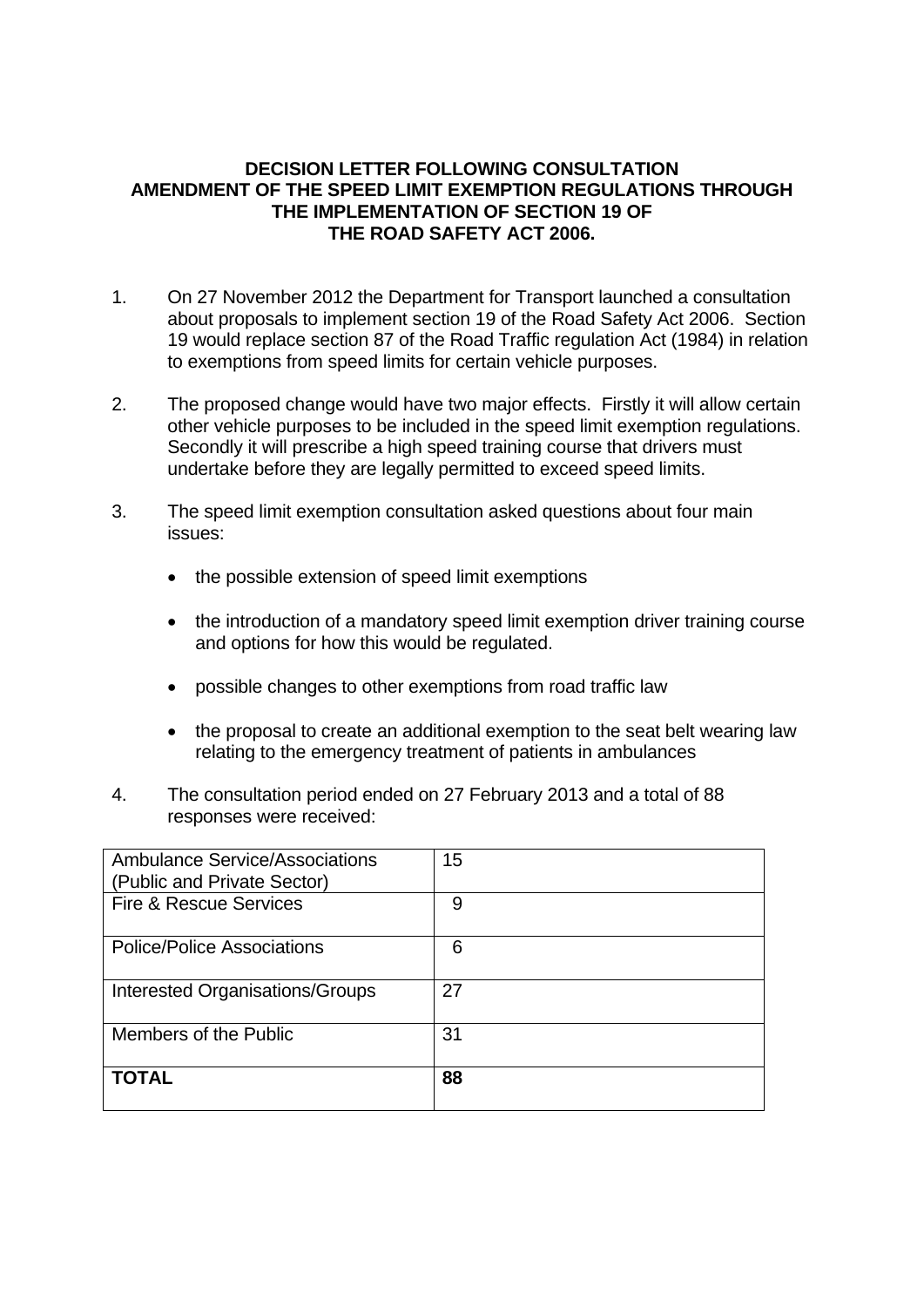5. The Department is grateful for all of the comments received. Most of the respondents did not provide answers to each of the 21 questions posed. However all comments that were received have been carefully considered and a summary of responses to each of these questions are given in paragraph 6 to 131 below. A list of the organisations who responded is included at Annex C.

# **EXTENDING SPEED LIMIT EXEMPTIONS TO OTHER VEHICLE PURPOSES**

6. **Question 1:** Do you agree that in principle Section 19 of the Road Safety Act (2006) should be implemented? If so, when should it be implemented?

- 7. This proposal received strong support across all of the groups. Of the 71 that responded 66 (93%) agreed that section 19 should be implemented. The strongest support came from the Police Service who gave their full backing to this proposal. Most of those that commented agreed that emergency response drivers must be appropriately trained for what can be extremely demanding circumstances. It therefore made sense to regulate and prescribe high speed training to those who can demonstrate a need to be exempt from speed limits.
- 8. The Association of Chief Police Officers (ACPO) supported the proposal but raised concern that since Section 19 (S19) was first proposed the financial landscape had changed for all of the emergency services. They felt that the ongoing restructuring and changes to Police driver training provision could make S19 more challenging to implement. ACPO suggested that a delay in the commencement of the regulation would ensure that operational response to emergencies is not compromised.
- 9. The Police Federation of England and Wales shared similar views commenting that they had not yet assessed their forces to determine how speedily their driver training programme could meet the requirements under the proposals. The Federation highlighted the need for ensuring that either good communication is made to the emergency services in advance of any enactment or that there is a phased approach with sufficient urgency to get officers accredited to the new standards within a set timeframe. This would ensure that there is no impact on their force's ability to respond to incidents.
- 10. The Police Superintendents' Association of England and Wales gave their support to S19 but questioned whether the Emergency Services needed legislation to adopt a process of accreditation to demonstrate driving competence. They commented that other areas of the business such as Firearms and Public order command had successfully adopted accreditation without legislation.
- 11. The Fire and Rescue Services (FRS) gave their full support to this proposal agreeing that any further delay to the introduction of S19 will affect the momentum within the FRS in planning for the prescribed driving standards. They point out that, despite previous delays, the ground work has been completed in establishing a common approach to training and this has been adopted by much of the service. Any further delay may result in the good work, to improve road safety standards, being lost.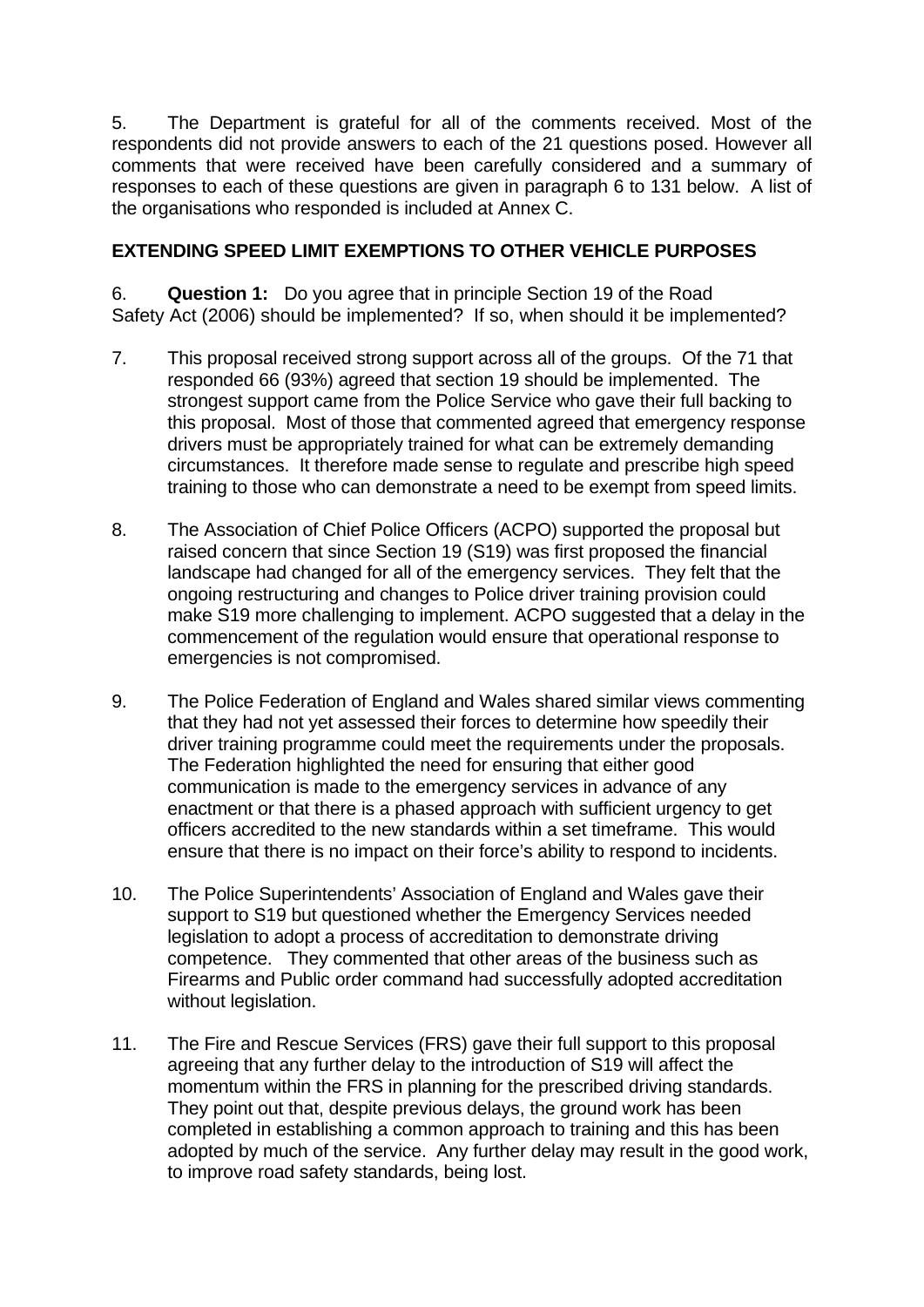- 12. The Chief Fire Officers' Association (CFOA) added that S19 would provide appropriate regulation to those using blue lights and exercising their right to exceed the speed limit. They also believed that regulation and standardisation will be essential as there is likely to be an increase in the number of nonstatutory users in the future.
- 13. Some Fire and Rescue Services commented that section 19 should only be implemented when a full quality assurance system is in place to regulate the training establishments and providers that are not currently covered by the speed limit exemption regulations. This should also be available to existing exemption holders if required.
- 14. Most of the Ambulance Service and Associations agreed with proposals to implement section 19. The main comments were about the importance of training and allowing time to ensure that appropriate arrangements are in place. In addition the following comments were made:
	- The Association of Ambulance Chief Executives and the Scottish Ambulance Service both felt that S19 would provide a legal framework for the emergency services to continue to develop and deliver their driver training programmes. It will also ensure that any other exempt organisation, whether it is as a responder or training supplier, will be subject to the same standard and quality assurance validation of the statutory emergency services.
	- The Northern Ireland Ambulance Service added that S19 will legalise claims of speed limit exemption during driver training. The inclusion of other vehicle purposes within the legislation would also assist the ambulance service in the provision of healthcare to patients
	- St John's Ambulance believed that implementation should occur after driving courses have been submitted to the DSA and approval is either granted or declined for being compliant with the competencies and standards set.
- 15. The introduction of mandatory driver training was seen as an important measure for improving road safety by most of the interested organisations supporting section 19.
- 16. The Royal Society for the Prevention of Accidents (ROSPA) agreed with this view. They believed that section 19 should be implemented as soon as practicable, subject to the results of the consultation, the availability of suitable training courses and a robust accreditation and quality assurance scheme.
- 17. South Yorkshire Safer Roads Partnership and the Institute of Advanced Motorists (IAM) commented on the need to balance the road safety aspects of excessive speeds with the general public interest of saving life and preventing injury. They believed that enhanced appropriate training and regular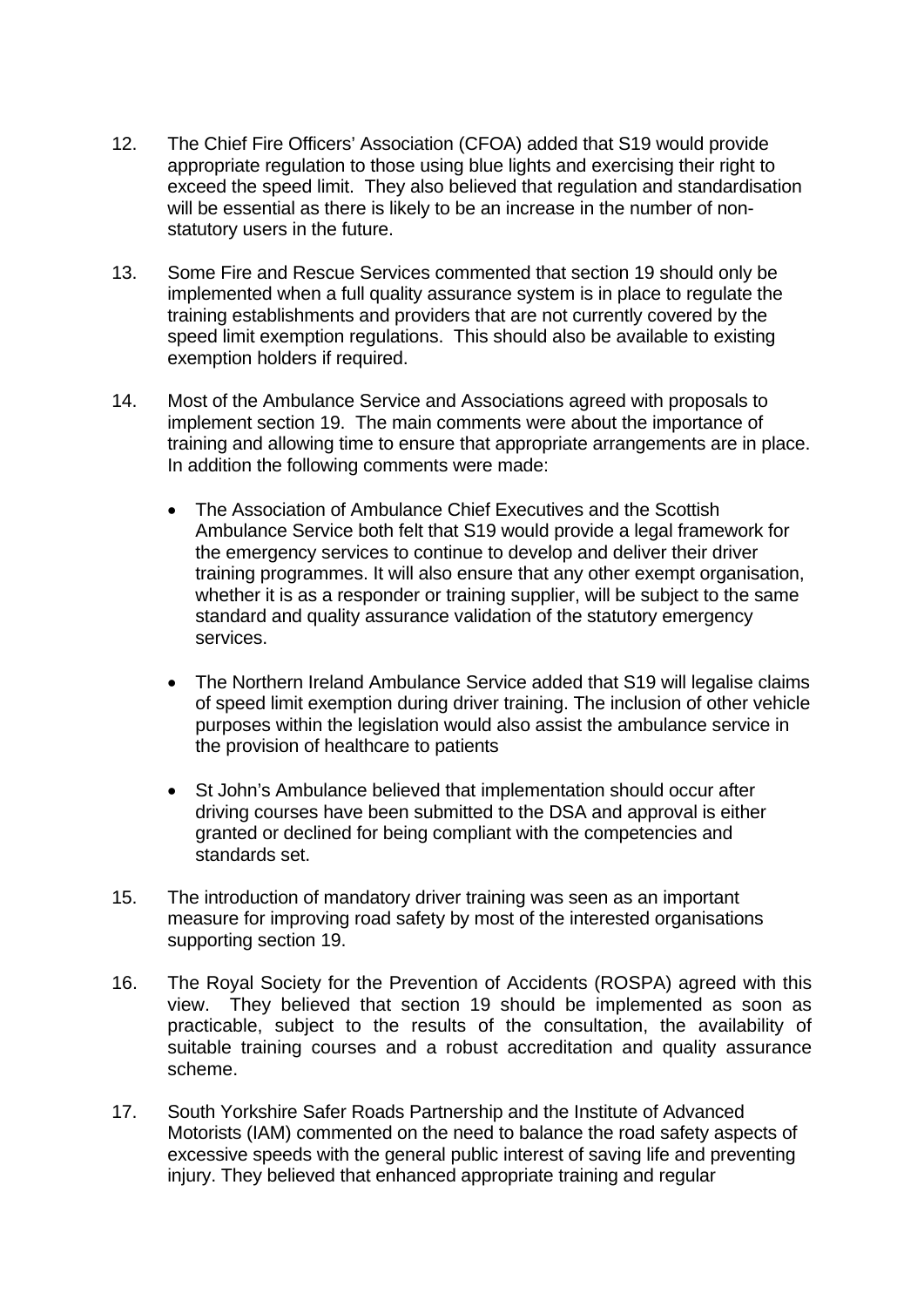assessment backed by regulation was needed to mitigate the increased risk of road traffic collision.

- 18. Most of the private individuals who supported section 19 felt that, subject to driver training, any organisation involved in protecting life and limb or national security should be allowed to exceed speed limits for operational purposes. Some expressed surprise that the proposed list of additional purposes were not already permitted to exceed the speed limit. However, it was also suggested that penalties should be strictly enforced to prevent organisations from abusing the privilege of using exemptions.
- 19. Only 5 responses (7%) disagreed with section 19, the following comments were made:
	- This legislation is counter productive and a severe risk to the public (Over and above that of the risk/chance of an accident caused by these drivers). Emergency services budgets are already stretched, yet this legislation will force many emergency service workers to respond within the speed limit because they can't get the required training. This will lead to an increase in response times leading to increased waiting time/deaths.
	- The inclusion of several of the proposed additional purposes can be addressed directly by clarifying the existing legislation without the need to bring Section 19 of the Road Safety Act (2006) into effect.
	- permitted to drive at high speeds. • Brake recommended that the government halts its plans to extend speed limit exemptions to a wider range of drivers; until and unless it can demonstrate that the benefits to public safety outweigh the costs. Brake is deeply concerned that the government is proposing a measure that could lead to more devastating and costly casualties, particularly among people on foot and bicycle, without having carried out a proper assessment of the safety implications. The consultation document makes an implicit assumption that this proposal will carry a benefit to the public, without setting out any evidence basis for this, while ignoring the very real potential for more deaths and injuries caused by more drivers being

20. **Question 2:** Do you agree with the criteria the Department proposes to use to consider whether to add additional purposes for speed limit exemptions?

21. Of the 50 responses to this question 43 (86%) agreed with the proposed eligibility criteria. The following comments were made in support of the criteria:

- 22. The Police Service agreed that the criteria should be clearly laid out to ensure a fair and transparent process of assessment. However most of those that commented suggested that the proposed criteria should be more prescriptive rather than just giving areas for comment.
- 23. The Police Superintendents' Association of England and Wales felt that the criteria had little emphasis on the expectation around the Command and Control functions. This includes communications that would be expected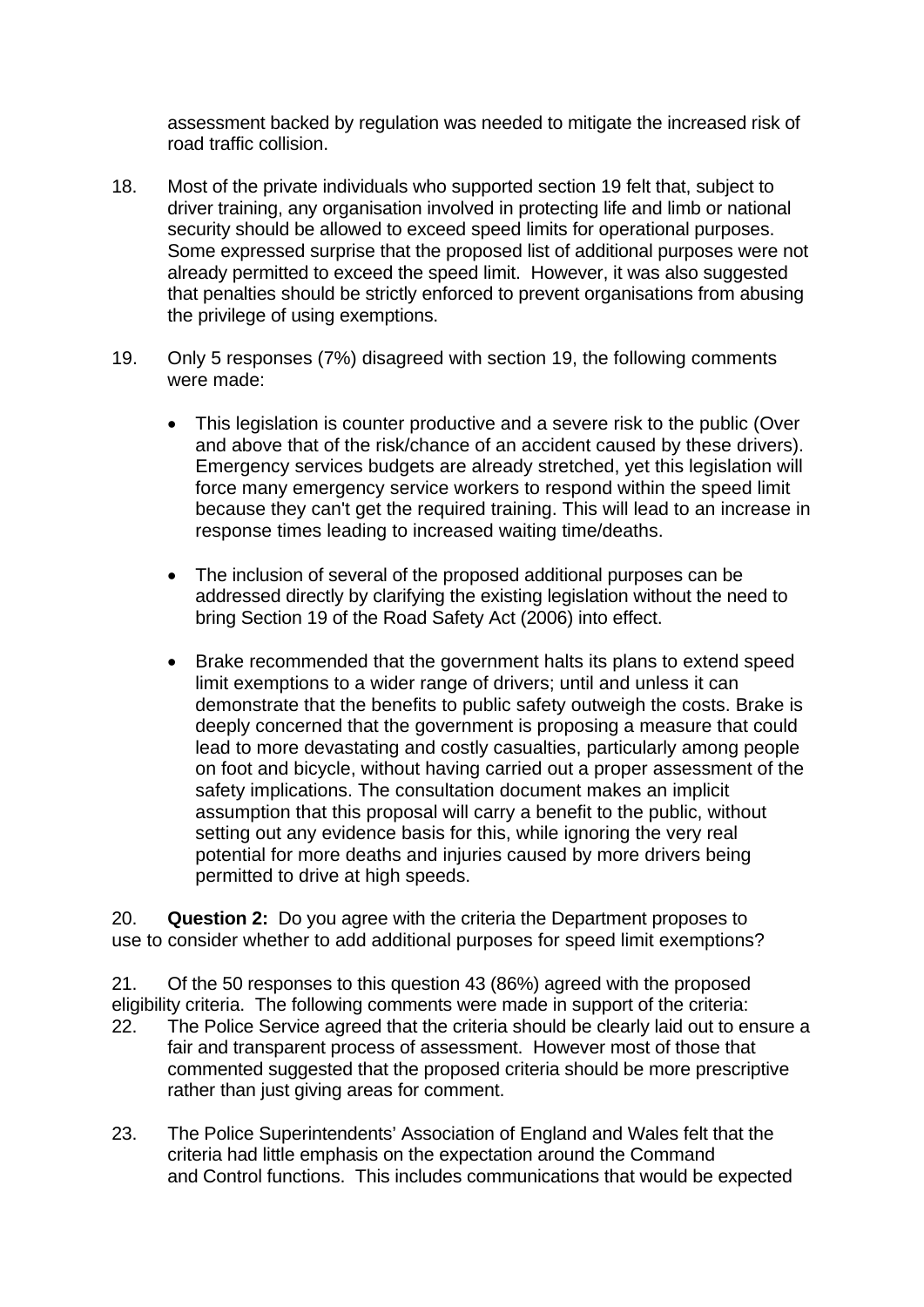to be in place and how procedures would be monitored and quality assured. When assessing the business cases they stressed the importance of weighing the necessity test and command and control functions to ensure the potential benefits of the exemption outweigh the potential risks to the public. This view was supported by other police services.

- 24. The Police Federation of England and Wales also raised the subject of operational need commenting that this issue should be carefully considered before adding more services to the legal exemption from speed limits. A key question must be to ask how urgent is the emergency or operational incident being responded to that requires other groups to have a legal exemption?
- 25. There was very strong support for the proposed criteria from the Fire and Rescue Services. The Chief Fire Officers Association also supported the proposal to use the Emergency Services' High Speed Driver Training Group to provide advice on applications. They felt that this would make good use of the Group's experience, skills and knowledge.
- 26. Greater Manchester FRS agreed that the requirement to protect lives and public property should form part of the eligibility criteria and added that the application process should be subject to rigorous scrutiny. This includes publishing a list of organisations that are permitted to exceed the speed limit along with justification as to why and how that organisation passed the scrutiny process.
- 27. Most of the Ambulance Service and Associations agreed with the proposed criteria. Strathclyde Ambulance Service highlighted the area of public safety commenting that speed limit exemption should have a direct link to life or limb situations. Northern Ireland Ambulance Service also added that guidance should be sought from the appropriate emergency service pertaining to applicant's suitability.
- 28. Amongst the other stakeholders there was general agreement that the proposed procedure and criteria would provide a robust assessment framework. In addition the following comments were made:
	- The Royal Society for the Prevention of Accidents felt that care should be taken to ensure that there is not an enormous growth in the number of vehicles purposes given speed limit exemptions. Exemption should only be granted where it would significantly reduce the threat to public safety, and not just to help organisations improve their operational performance.
	- The Ministry of Defence (MOD) suggested that some consideration should be given to specifying the occasions when speed limits can be exceeded. For example when undertaking duties relating to a national security emergency or when undertaking training in support of such activity. MOD believes that this clarification may help to ensure that there is proper use of such exemptions.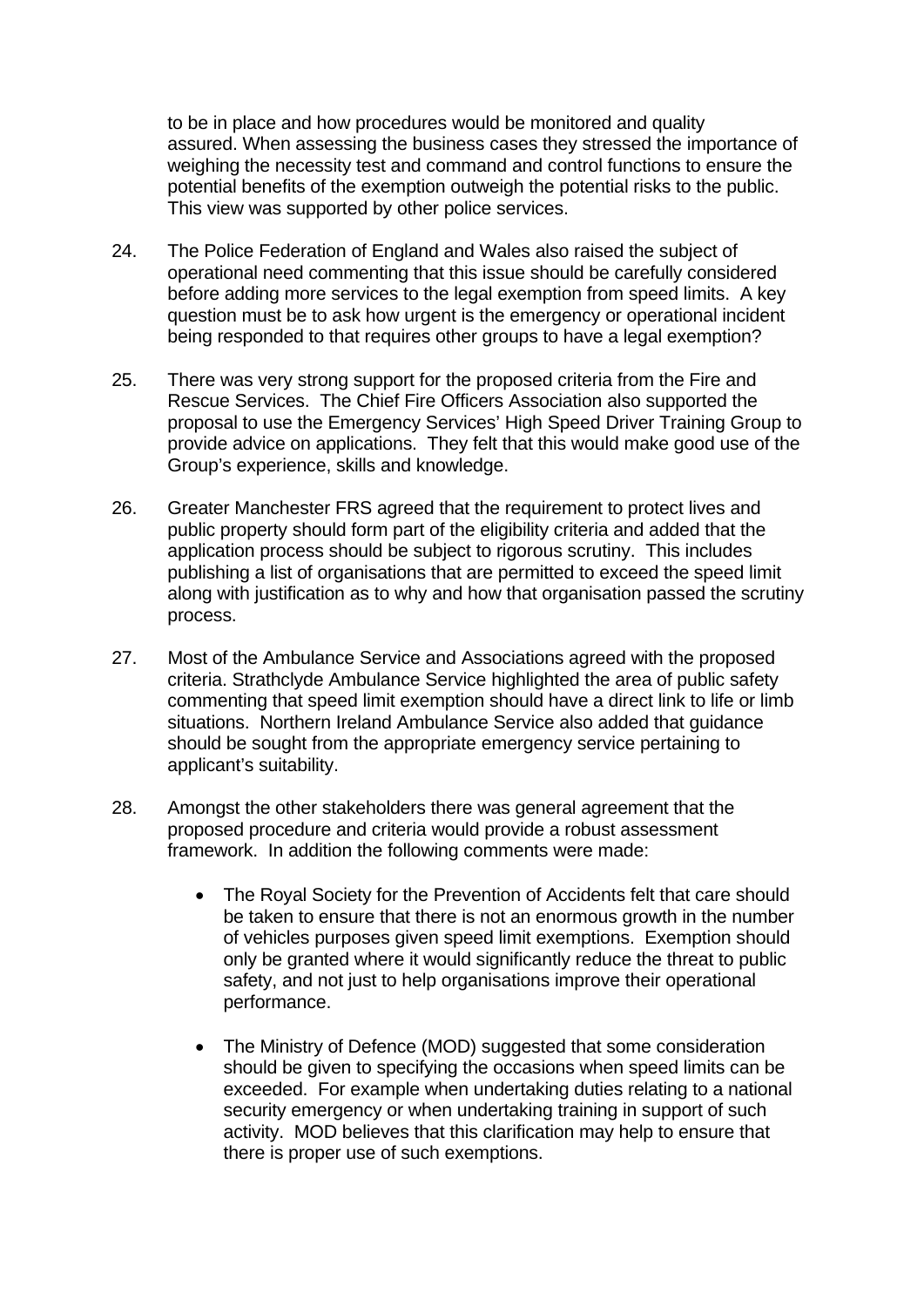- Transport for London shared similar views commenting that applicants should also be required to set out their process for agreeing when to use the speed exemption and when not to. They also suggested that drivers must be able to demonstrate that their use of the exemption is required in each case and written evidence of this must be logged before each journey commences.
- 29. Only 6% of those that responded to the question disagreed with the proposed criteria. The main reason given by those that commented was that the criteria's definitions were either not clear enough or needed to be broader. In addition the following comments were made:
	- The criteria are unnecessarily bureaucratic and set too high to allow for the sensible extension of exemptions to users acting in the public interest. In addition, factors such as maintenance procedures of vehicles are introducing an unnecessary cost burden on new providers, which does not apply to existing providers.
	- Another stakeholder had mixed views about the proposed criteria expressing concern that the phrase 'national security' is poorly defined and that some of the current uses may not be an 'emergency'.
- 30. 43% of respondents did not answer the question.

31. **Question 3:** Should the additional purposes for speed limit exemptions be largely confined to some of the organisations and purposes currently allowed to fit and use blue lights?

- 32. Of the 48 responses to this question 34 (71%) agreed with the proposal. The strongest support came from the Ambulance service (100% of those that responded agreed).
- 33. Most of the stakeholders who commented agreed that speed limit exemptions should largely be confined to blue light vehicles but did not believe that this should exclude other suitable applicants with sound and justifiable business cases.
- 34. The Association of Ambulance Chief Executives and the Scottish Ambulance Service suggested that other agencies, providing a response on behalf of a currently exempt organisation, should be included subject to them meeting the codes of practice standards. This could include hospital trauma teams, British Association for Immediate Care (BASICS), GPs and emergency retrieval teams who respond on behalf of NHS Ambulance Services.
- 35. Other stakeholders agreed with the proposal but raised concern that the definition of some blue light vehicles was unnecessarily restrictive. Independent lifeboat charity, GARFIS, commented that 'Royal National Lifeboat Institution' excludes the independent lifeboats that are declared Search & Rescue facilities to HM Coastguard. Whilst Mountain Rescue were concerned that the British Cave Rescue Council (BCRC) were overlooked when 'Mountain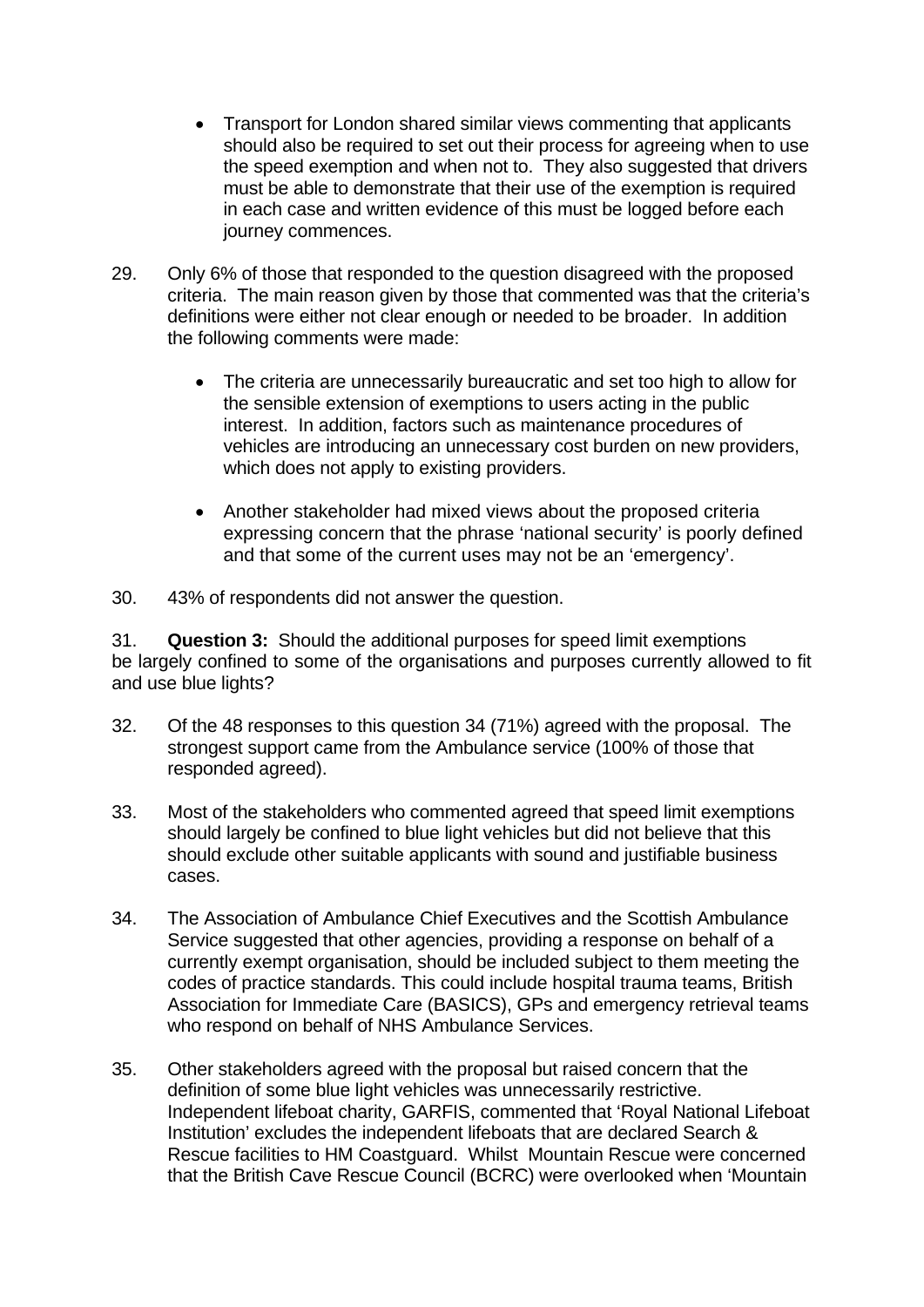Rescue' was added to the blue light list, even though they are doing similar work albeit underground rather than above.

- 36. The Royal Society for the Prevention of Accidents agreed in principle with the proposal but did not think that being allowed to fit and use blue lights should automatically result in speed limit exemption. The Police Service expressed similar views believing that each case should be considered individually. The crucial aspect is does the vehicle 'need' to use blue lights to fulfil its function and if it does what necessitates speed limit exemption?
- 37. Durham and Darlington (FRS) added that only vehicles that are clearly identifiable for the particular purpose and correctly adapted, should be included, not private users vehicles which are used to reach the appropriate emergency vehicle.
- 38. 27% of those that responded to the question disagreed with the proposal. The Police Federation of England and Wales acknowledged that other properly recognised emergency responders may need to use blue lights; but this does not mean that there is also a need for speed limit exemption. Blue lights can be used for many operational reasons, for example to alert the public to the presence of emergency vehicles, to negotiate through heavy traffic or as a marker at the scene of a recognised emergency incident.
- 39. The Fire and Rescue Services held similar views adding that exemptions should only be extended to organisations, fulfilling the need to protect life or property subject to them passing the application process and meeting training requirements. Most of the stakeholders that commented supported these views. Other comments included:
	- Association of Chief Police Officers in Scotland (ACPOS) raised the issue of agencies like HM Customs and Excise and the Security Services that are not on the list of blue light vehicles but may merit inclusion in the exemption. ACPOS stressed that careful consideration must therefore be given to the operational necessity for potential cases and they must be judged on their own merits. Public safety must be the main concern.
	- Ministry of Defence suggested that there should be a review of the requirement to fit and operate under blue light conditions where the use of high speed is considered necessary.
	- Training organisations raised the issue of commercial organisations who deliver training commenting that they will need to claim exemption under Section 19 to enable the internal quality assurance and development of their trainers and to provide training to individuals.

40. 45% did not answer the question.

**Question 4:** Do you wish to nominate a specific purpose as one that 41. **Question 4:** Do you wish to nominate a specific purpose as one that should be granted an exemption from speed limits? If so is there any evidence related to any specific purposes you would like us to be aware?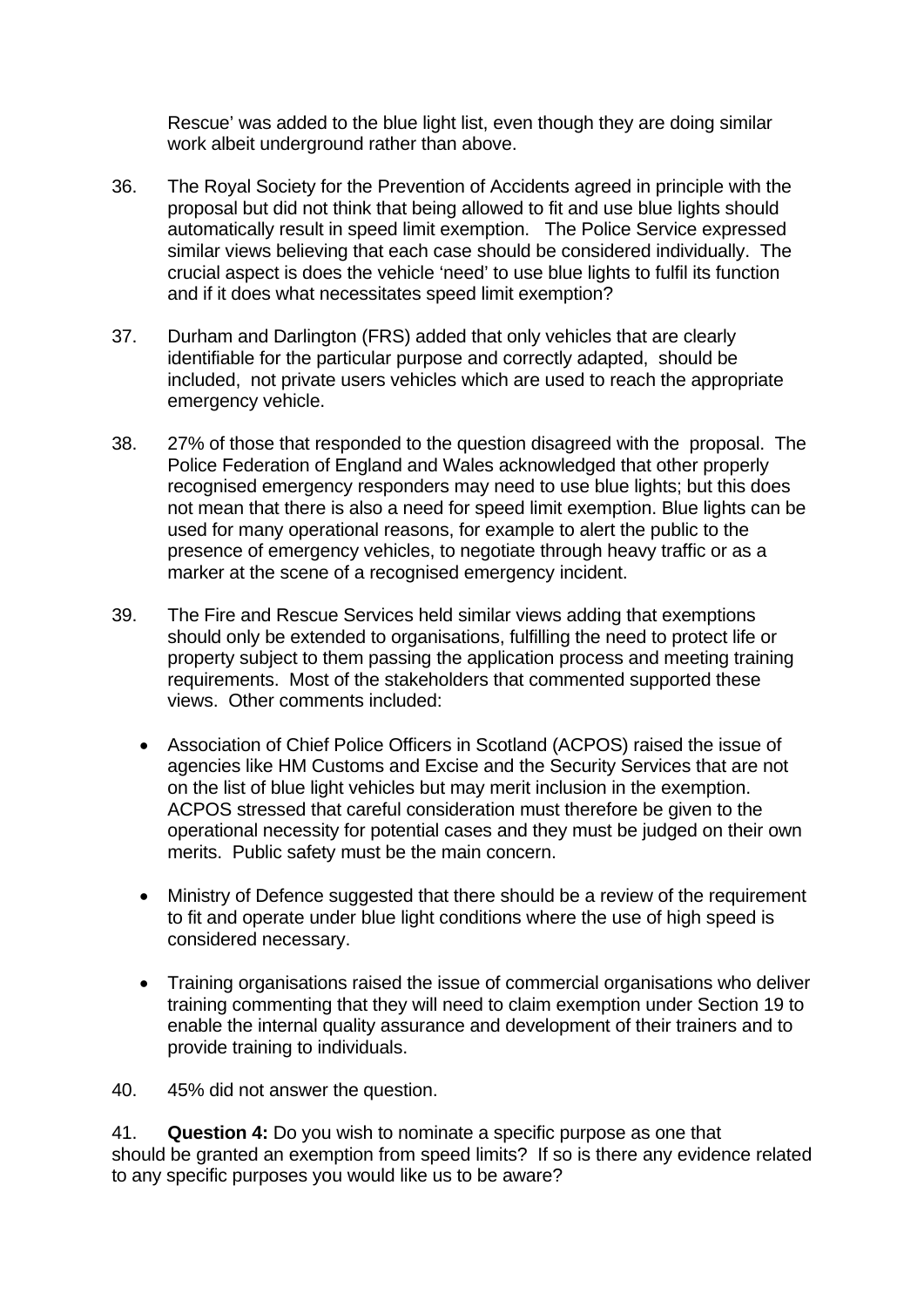- 42. 47% of respondents nominated one or more vehicle purposes which they believed should be included in the speed limit exemption regulations. Overall, vehicles used for transporting human tissue for transplant purposes received the most support across all of the stakeholder groups. Those that commented agreed that exemption should be allowed for instances where life can be prolonged by the prompt delivery of human tissue.
- 43. Some stakeholders also suggested that the legislation should recognise the transportation of the medical retrieval teams who travel from their home base to retrieve donor organs for recipient centres and the transport of medical teams between hospitals. This would include doctors, nurses or an expert surgeon brought in to attend to a patient with a life threatening condition.
- 44. The following three groups received the second most nominations.
	- Community First Responders (CFR) received strongest support from private individuals who commented on their importance particularly in rural areas. CFR are used by the Ambulance service to attend serious medical emergencies and are sent to places where the ambulance cannot get to the patient within 7 minutes. CFR are able to cover more areas or arrive at the emergency quicker in rural areas where ambulance cover is low or nonexistent.
	- Civil Aviation Authority airport fire service (CAA) The CAA airport fire services were omitted from the new definition of fire service authorities following the enactment of the Fire and Rescue Services Act 2004. Those that commented in support of CAA agreed that their airport fire services are an essential part of a response to emergencies, both on and off an airport site.
	- Doctors on call had support from private individuals and the Metropolitan Police (subject to them completing a driver training course). Stakeholders commented that on-call doctors often respond to a range of accidents or to an emergency at a hospital and are required to reach trauma centres within 30 minutes of the call. The British Association for Immediate Care (BASIC) held similar views adding that registered medical practitioners supporting an emergency response should be clearly recognised in the regulations as acting for Police, Fire or Ambulance purposes if they are mobilised by that service.
- 45. **Question 5**: Are there any vehicle purposes (including those listed) which you consider are unsuitable for a speed limit exemption?
- 46. Everyone that responded to this question felt that some or all of the proposed list of additional vehicle purposes were suitable for speed limit exemption. However 22 out of the 52 that responded (42%) felt that at least one of the purposes listed was unsuitable. Of these 33% named Her Majesty's Revenue and Customs (HMRC) covert surveillance vehicles and 30% Forestry Commission fire fighting purposes.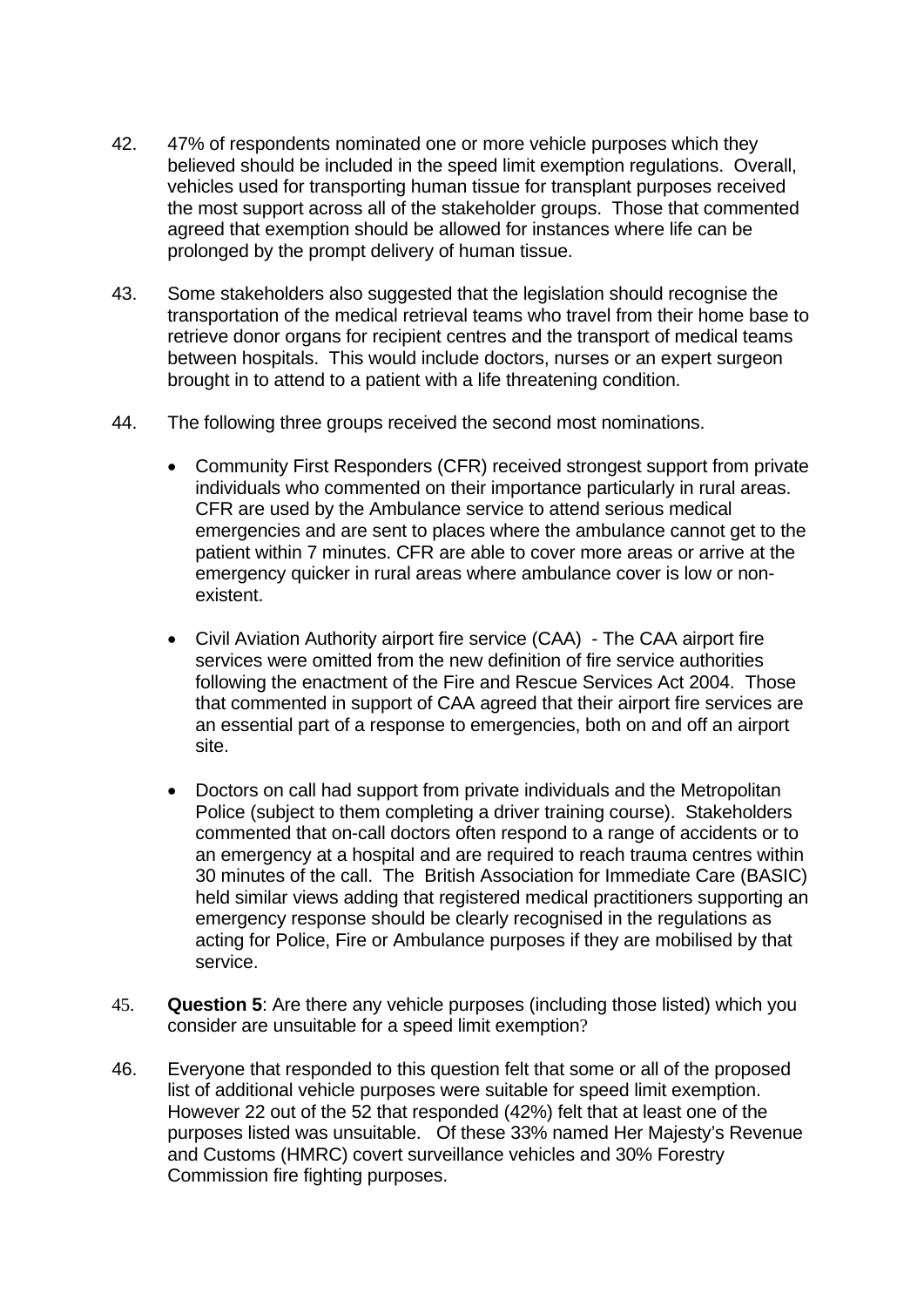- 47. Most of the stakeholders that disagreed with the inclusion of HMRC covert surveillance vehicles were not convinced that their activities required an emergency response. They argued that generally lives were not in immediate danger and in instances where they were the police can and could assist if required.
- 48. Others were concerned that these vehicles will not be using blue lights and warning sirens. They commented that unmarked vehicles would put public safety at risk and that there are already too many road traffic collisions taking place with marked police vehicles using blue lights and sirens. The need for exemption must therefore be balanced against the risks associated with the response.
- 49. The stakeholders that raised concern about the Forestry Commission felt that the reasons given for their inclusion had not been made clear. They suggested that the purpose for which any newly exempt vehicle is to be used should be qualified in law. Generally most stakeholders agreed that suitability is not really the question; organisations must be able to demonstrate and justify their need to be exempt.
- 50. Overall, respondents expressed strong opinions about whether section 19 should be implemented or not and why. However, when it came to the detail of how this should be done, most members of the public chose not to comment (84% did not answer Q2 and Q3).

# **MANDATORY SPEED LIMIT EXEMPTIONS DRIVER TRAINING COURSE**

51. **Question 6:** Should the Code of Practice produced by the Speed Limit Exemption Driver Training Steering Group in 2008 be the basis of a statutory Code of Practice?

- 52. Of the 52 responses to this question 49 (94%) agreed that the statutory code of practice should be based on the one developed by the Steering Group. Most of the stakeholders that commented agreed that the code would help to improve consistency of training standards across the service and ensure that there is proper accountability. Others felt that the document should be used as it is well-researched and incorporates the experience and knowledge of a range of people and organisations that are currently exempt from speed limits.
- 53. The Royal Society for the Prevention of Accidents (ROSPA) commented that it was unlikely that spending further time and resources on developing a separate statutory Code of Practice would be cost-effective or produce a better result.
- 54. Some stakeholders expressed mixed views about using the code raising concern that some aspects of it may be out of date. Although they agreed that the document should be used as a 'starting' point for the statutory code they believed that it should be reviewed and procedures amended accordingly before implementation.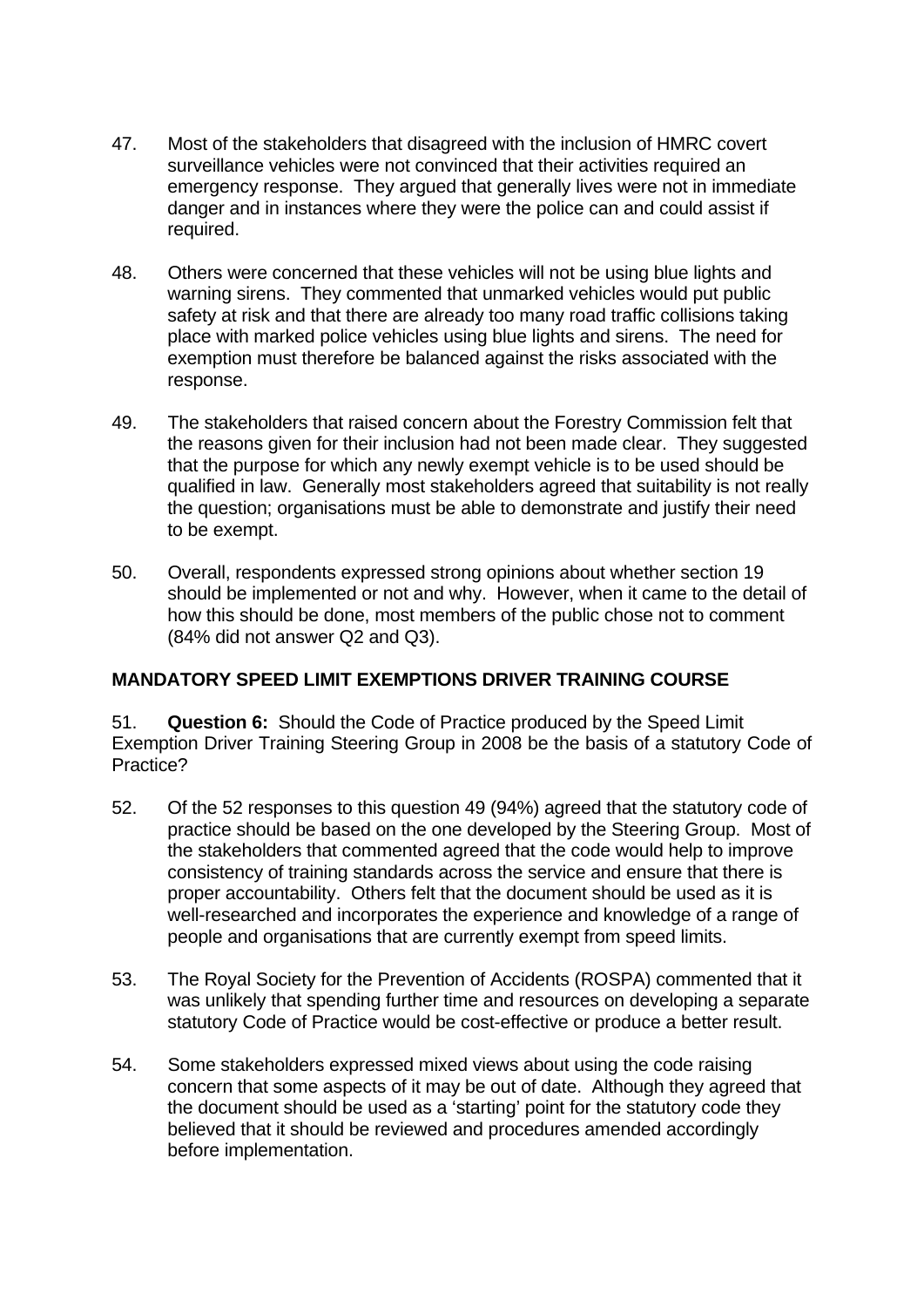- 55. The Independent Ambulance Association agreed that a statutory code should be introduced, but that there should be a further period of consultation with a wider range of stakeholders prior to implementation.
- 56. Only 1 respondent disagreed with the proposal commenting that the code produced by the Steering Group only covers speed limit exemption and not the additional exemptions from road traffic law that are proposed.

57. **Question 7:** Do you have any comments on the details of the Code of Practice?

- 58. Of the 53 responses to this question, only 39 (74%) chose to provide comments on the code of practice. Most stakeholders strongly supported the introduction of a prescribed high speed training course but there were mixed views about 5 year re-assessments. Strathclyde Ambulance Service commented that this requirement would be unnecessary for drivers that have completed a satisfactory training course and are already subject to refresher training through their employer. They believe that 5 year assessments would simply be a costly exercise with no real gain to the private sector organisations affected.
- 59. However Oxfordshire & Buckinghamshire FRS thought that the 5 years gap between re assessment may be too long to maintain driver competence. They suggested that the time period should be based on the number of times a driver exceeds the speed limit. BASIC held similar views commenting that flexibility is needed within the code of practice so that courses can be tailored to meet the need of the organisation.
- 60. Other comments included:-
	- The Independent Ambulance Association raised concern about the recommendation that training bodies must have a minimum of three instructors believing that this could potentially exclude smaller training organisations. They suggested that a training body could consist of a single instructor with an external assessment undertaken by another organisation, the 'cross check' is not an essential part of the standards.
	- BRAKE felt that training requirements should have a strong focus on risk awareness. The priority must always be on minimising risk to the public and emphasising that exceeding speed limits is a high-risk activity undertaken as a last resort. Brake also suggested that ACPO's guidance on exceeding speed limits could be used to help prevent road death and injury. They believed that a statutory code should be in place for all emergency vehicles created in partnership with emergency services.
	- Transport for London shared similar views adding that training should also cover legal issues such as risk ownership so that trained drivers are fully aware of the consequences of any collisions that occur whilst using the exemption.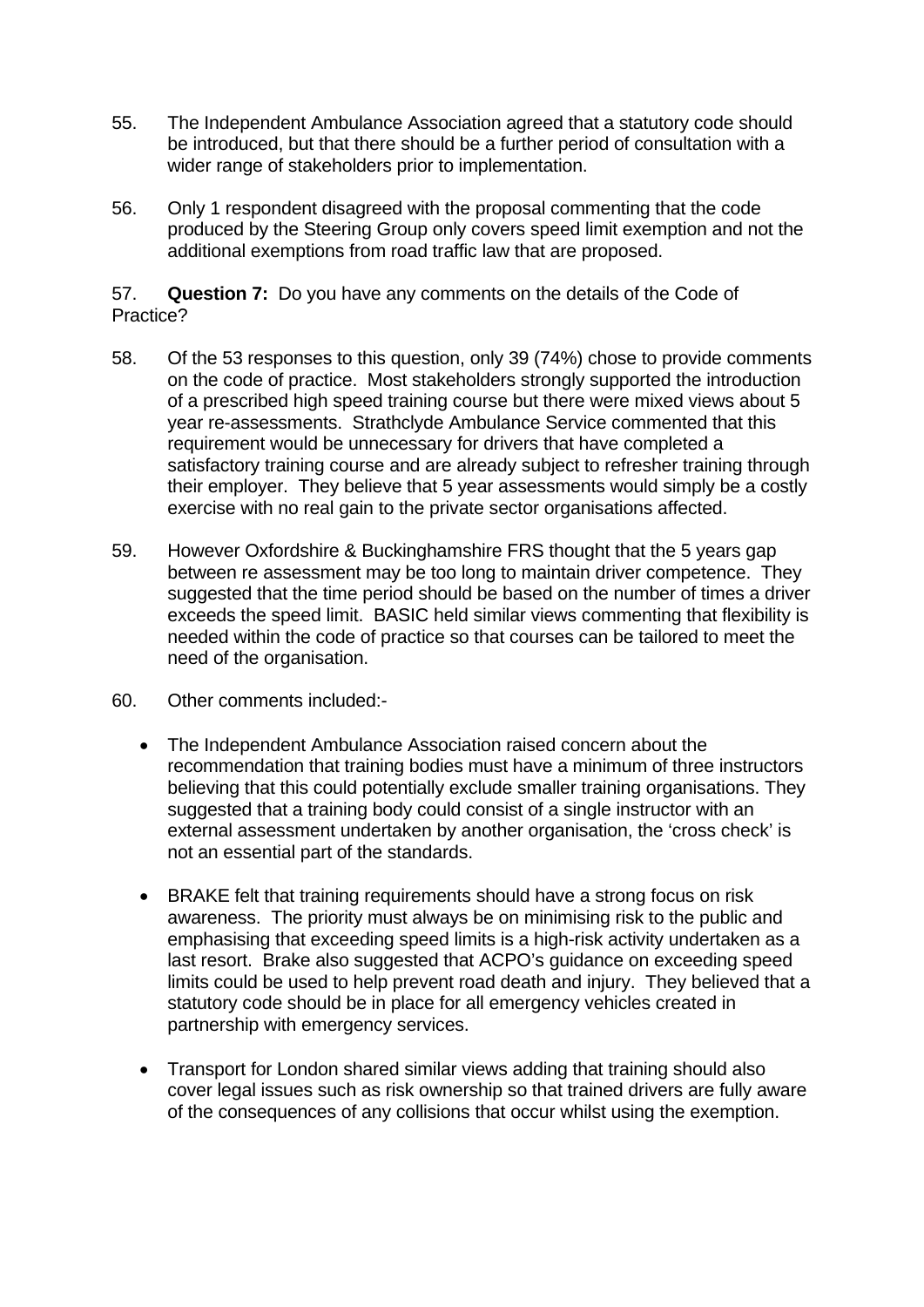- Ministry of Defence and the Institute of Advanced Motorists (IAM) both felt that as the Code was developed in 2008 it would need to be reviewed before implementation to ensure that it is still fit for purpose.
- ROSPA raised concern that the Code was written before out-sourcing in the emergency services had become common. The commercial pressures of competing partly on price could create a risk that some organisations may not fully implement all aspects of the Code of Practice. To overcome this, a robust quality assurance regime is needed to ensure that the learning outcomes set out in the code of practice are being achieved.
- Other stakeholder organisations felt that the code should include training for all of the additional exemptions which are being considered not just driving at high speed. A significant number of collisions involving emergency vehicles take place within the speed limit. They therefore believed that the ability to negotiate obstacles such as traffic congestion, red lights and junctions was as important as driving safely above the speed limit.
- The Association of Industrial Road Safety Officers support this view adding that the code should be re-named to divorce the concept of High Speed Driving and the connotations which it gives, particularly as we are seeking to deliver safer practices.
- Private individuals who commented felt that references to pedestrians and cyclists should be given greater prominence in the code. Training must be much more heavily weighted to covering the areas of genuine risk.
- 61. 40% of respondents did not answer the question.

**Question 8:** Should the frequency of training and transitional 62. **Question 8:** Should the frequency of training and transitional arrangements be included specifically in the regulations or not?

- 63. Of the 52 responses to this question 46 (88%) agreed with this proposal. Most of the stakeholders that commented felt that it would improve driver training standards and ensure that there is common practice across the different groups. It would also give the public confidence that there is a desire to continue the work of emergency services in reducing the risks associated with emergency response.
- 64. The Police Federation England & Wales commented that the frequency of training and transitional arrangements should be addressed in either the Regulations, or at the very least in the proposed codes of practice. This would help to ensure compliance and accountability as well as clarifying what training is acceptable and to what standard.
- the event of a collision. 65. Essex County Council expressed similar views agreeing that the proposal would ensure that the whole process is robust, transparent and accountable in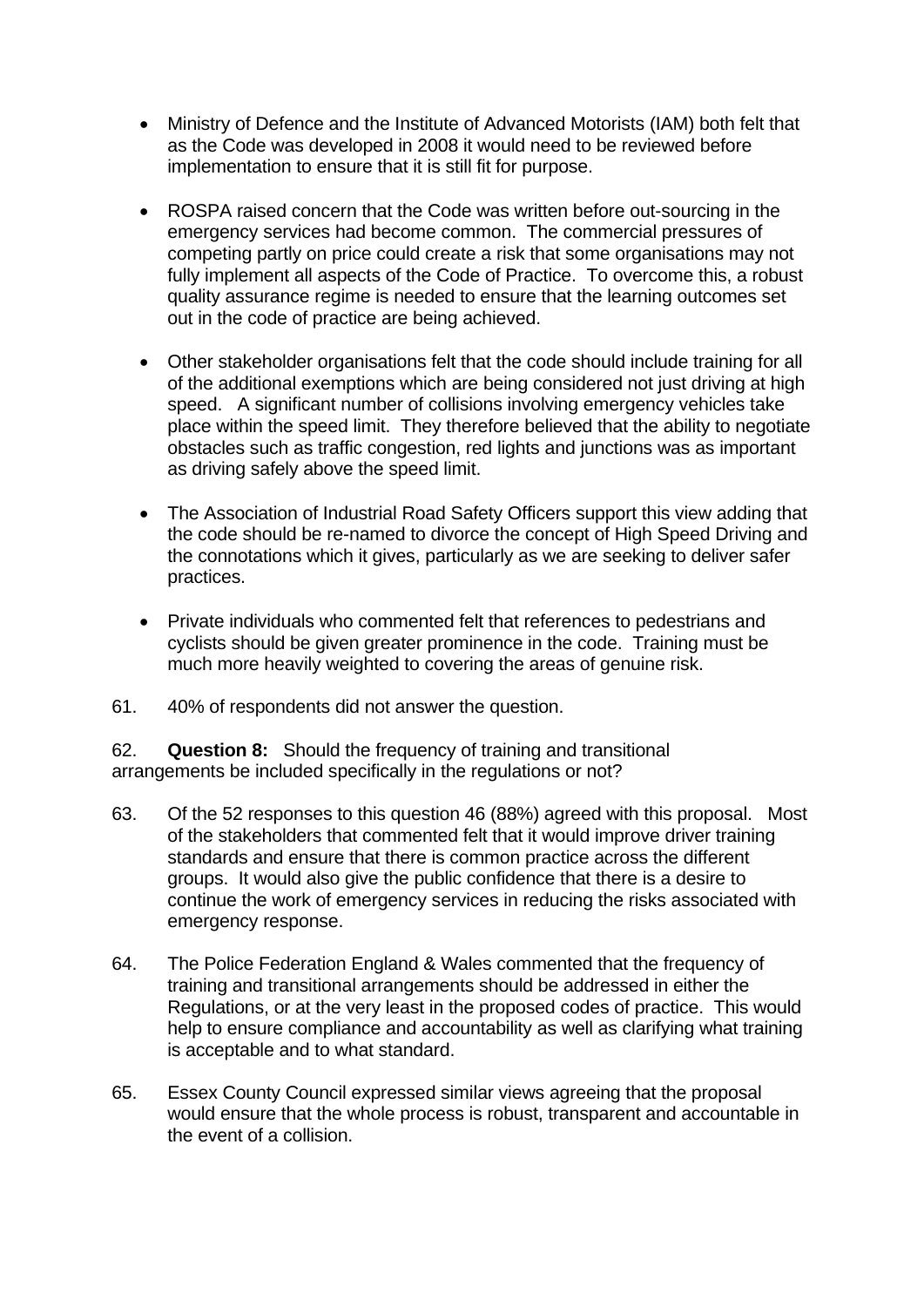- 66. BASIC added their support to the requirement for a 5 yearly reassessment of competence, but suggested that it should be made clear that this does not mean undertaking the full training. The appropriate remedial training should be required for those where reassessment proves unsatisfactory.
- 67. However, some stakeholders expressed reservations about the proposal. The main comments were:
	- Strathclyde Ambulance Service raised the issue of 'grandfather rights' and the assumption that only drivers that are currently exempt have completed courses of advanced and high speed training. They point out that there are many others within this sector who have documentary evidence to prove they have the necessary qualifications to meet the requirements as laid out in the Code; sometimes at a high personal financial cost for those operating within the private sector.
	- ACPO supported the idea of 'grandfather rights' but requested that this also includes a reference to 'or reassessment' within five years; without this the effect may cause unintended operational difficulties for the services.
	- MOD suggested that the Code should only be an outline of training arrangements, such as the maximum timeframes prior to reassessment. They believe that it should be the responsibility of each service to determine how it will meet these arrangements including shortening the timeframes or increasing the number of assessments within the set periods if they wished.
	- Other stakeholders shared similar views agreeing that the requirement for a 5 yearly refresher/ assessment programme may be too long for some organisations that rarely drive in emergency situations. They suggest that any programme of continuing development should have options that might be appropriate for each organisation's need. A one week course every five years may be appropriate for some but one day a year might be better for others.
- 68. 8% of those that responded to this question disagreed with the proposal commenting that it would not allow flexibility. For example, short periods of instruction combined with shorter and/or less frequent formal refresher training. This would be of benefit to the voluntary sector as well as allowing for training in conditions which do not arise regularly such as fog, snow etc. Most respondents suggested that the frequency of training should be included in the Code of Practice enabling any amendments to be carried out in a more flexible way than a legislative approach.
- 69. Overall 41% of respondents did not answer the question.

70. **Question 9:** Do you agree with the proposal to require accreditation by the Secretary of State for some of the Speed Limit Exemption Driver Training, with the exceptions set out in the consultation document?

71. Of the 49 responses to this question 44 (90%) agreed with this proposal. The main reason given was that the accreditation process would ensure that there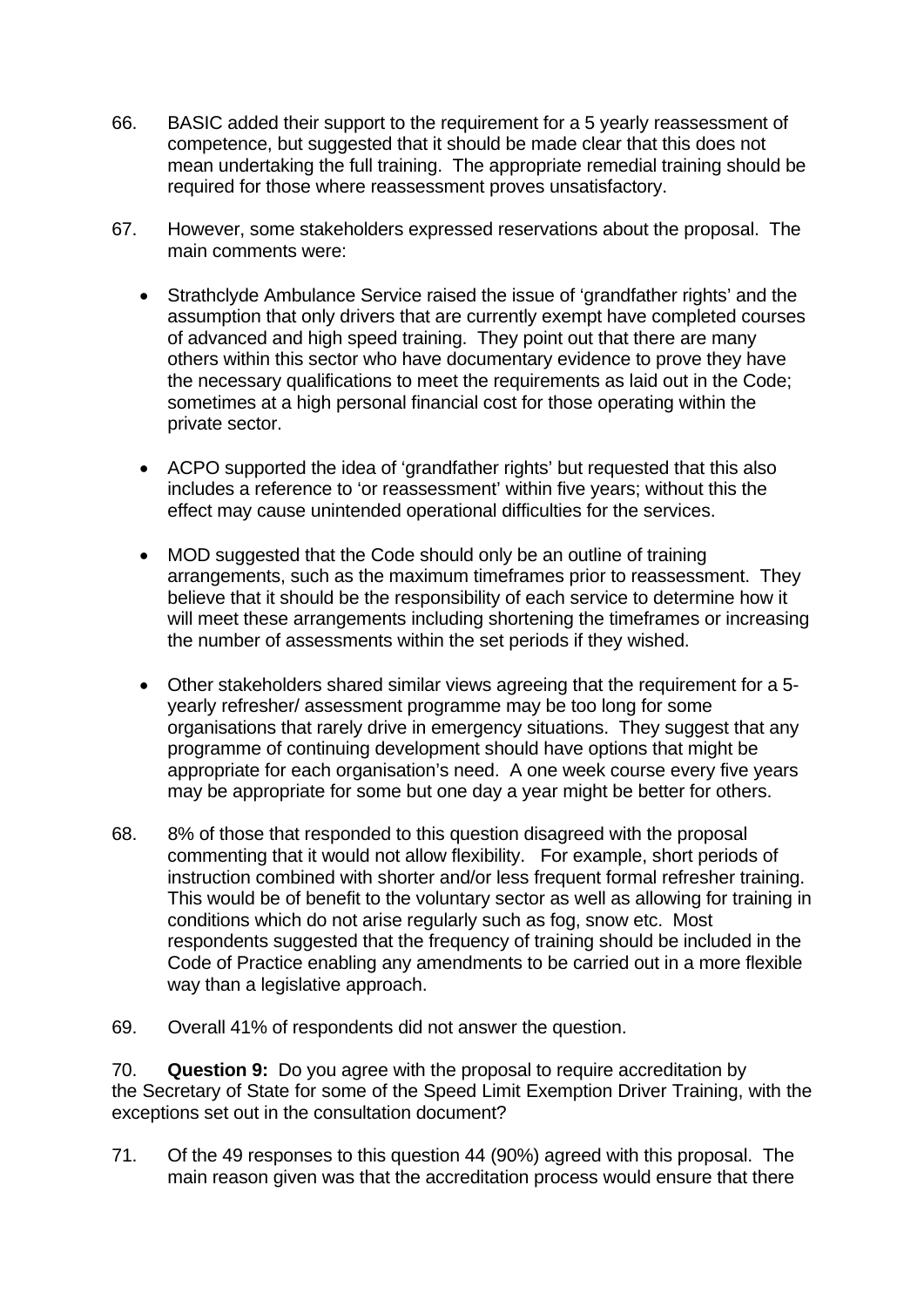are consistent training standards and that the quality of delivery is maintained. However, some stakeholders also expressed reservations about the Driving Standards Agency's ability to regulate the process commenting that they may not have experience of providing training at excessive speed.

- 72. Roadskillplus commented that it is critical that the accrediting body and or its verifiers have practical experience in operational emergency response driving. If the trainers need to evidence this experience, so too should the verifiers. This view was supported by other respondents.
- 73. ROSPA agreed with the proposal but suggested that the DSA accreditation scheme should include courses and course instructors that the current emergency services have brought in from other organisations (out-sourced).
- 74. 8% of those that responded to this question disagreed with the proposal. Most of those that commented supported the introduction of the accreditation process but felt that this should apply to the training of all bodies, including those of the current emergency services. This would ensure that all providers were subject to the same training environment and cost base.
- 75. Overall 44% of respondents did not answer the question.
- 76. **Question 10**: Do you agree with not setting maximum fees for courses?
- 77. Of the 45 responses to this question 37 (82%) agreed that maximum fees should not be set for training courses. The main reason given was that there should be sufficient competition in the market place to render a cap unnecessary.
- 78. Other comments in support of this proposal included:-
	- Association of Ambulance Chief Executives suggested that organisations with differing operational needs will provide courses of different duration, to meet the scope of practice standards, including additional elements not directly related to high speed driving. It would be impractical to legislate regarding the economics of course delivery.
	- Scottish Ambulance shared similar views but added that there may be some rationale for setting a minimum charge to ensure that cost cutting (for competitive advantage) does not result in reduced standards or increase risks to the public.
	- Institute of Advanced Motorists commented that organisations should have the option, if they wished to pay highly for a specific quality of training or for it to be delivered in a specific way which may raises costs.
	- British Red Cross agreed that maximum fees should not be set but suggested that a further review should be considered if prices become disproportionate and "sufficient competition" does not self-regulate fee levels.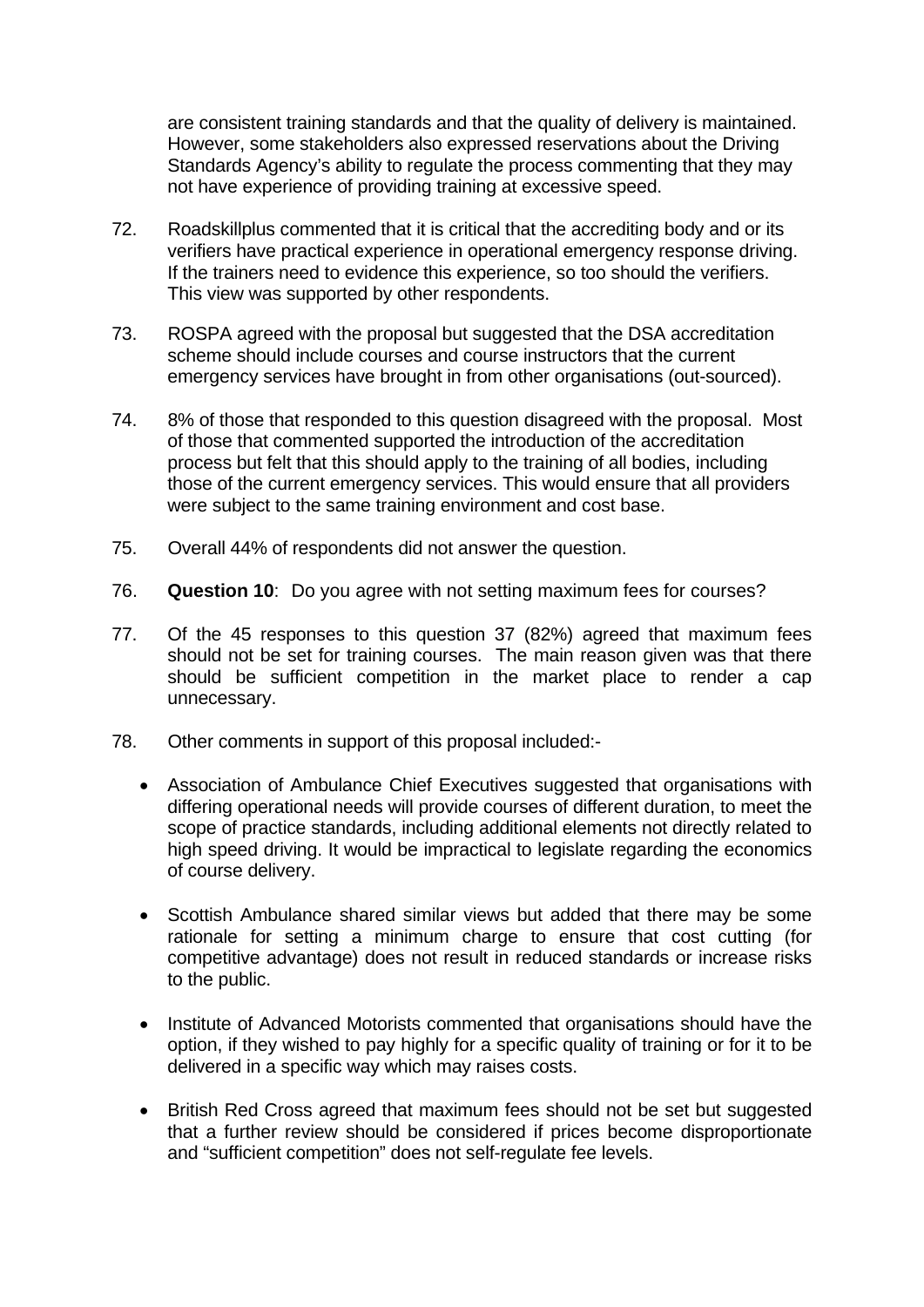- London Fire Brigade held mixed views indicating a preference for an annual review on the level of fees set by the DSA. This would limit the opportunity for private training providers to exploit a captive market in the event of training being further outsourced to third party providers.
- Mountain Rescue and the British Cave Rescue Councils agreed with the proposal but suggested that there should be guidance on fees.
- 79. 15% of those that responded to this question disagreed with the proposal. The following comments were made:
	- Strathclyde Ambulance raised the issue of training paid for privately suggesting that this should be capped at a reasonable level to ensure that it is within the financial reach of all firms/individuals. Otherwise they feared that some smaller firms will either cease trading, or more likely will simply ignore the fact that drivers need to be trained. This could lead to areas of the country being left without cover.
	- Oxfordshire & Buckinghamshire FRS commented that training provider fees should be regulated if not it would become too expensive to buy in training. The Public Sector would then be excluded from using external suppliers on cost grounds within the current round of spending caps.
	- Other stakeholders commented that currently price cutting is common amongst private Driving Instructors but 'cheap' is not always best. They raise concern that although the best training providers may be the most expensive, many will opt for something cheaper due to financial pressures.
- 80. Overall 49% of respondents did not answer the question.
- 81. **Question 11**: Do you agree with the proposal about the Driving Standards Agency's (DSA) fees?
- 82. DSA have estimated that their fees are likely to be around £881 for initial accreditation with an additional fee being charged for quality assurance visits. Of the 46 responses to this proposal 31 (67%) agreed but commented that there should be more transparency about how the DSA's costs were derived and what they are charging for. The Northern Ireland Ambulance Service suggested that recurring costs should also be itemised, this would include reaccreditation visits and potential re-registration costs.
- 83. The Independent Ambulance Association supported regulating the maximum fee that DSA can charge for accreditation. They felt that this will help ensure that the maximum number of training providers is able to enter the market, improving competition and cost efficiency for those seeking training.
- 84. St John Cymru had mixed views about the proposal. Although they agreed that the initial accreditation fee seemed reasonable, they raised concern that the ongoing annual fee had not been stated and could escalate. Any costs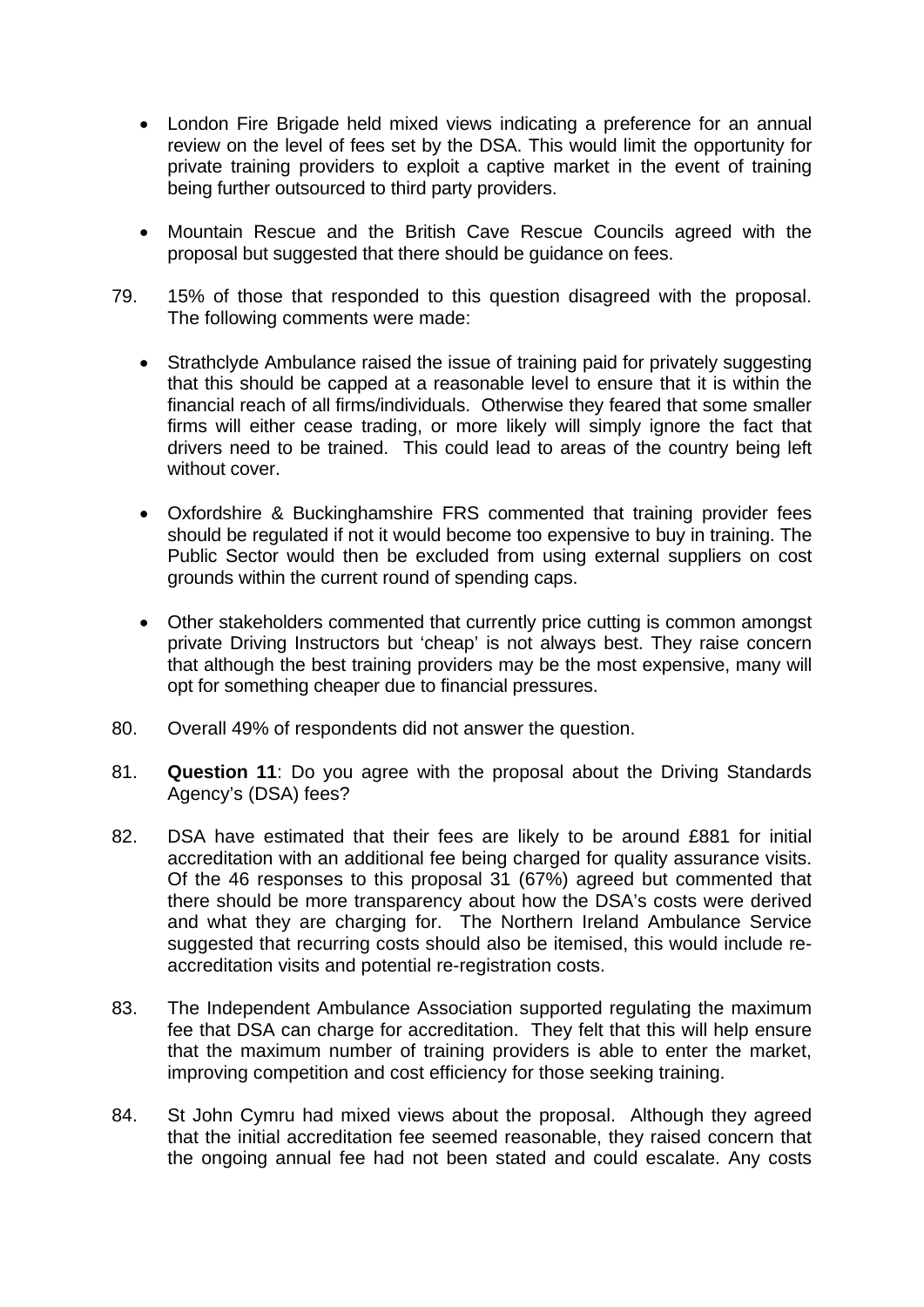here will be absorbed by the training providers which will mean increases in driver training costs.

- 85. 30% of those that responded to this question disagreed with the proposal about DSA fees. The main reason given was that there was insufficient information about how their costs were calculated and what organisations can expect to get for their money.
- 86. The London Fire Brigade requested further clarification of the proposed fees; in particular the £881 initial accreditation fee and the quality assurance visit fees. Most of those stakeholders who commented expressed similar views.
- 87. Other stakeholders raised concern that the fees would make it very difficult for some voluntary groups such as BASICS and mountain rescue to afford to operate training.
- 88. Some private training providers questioned whether the Police, Fire and Ambulance Services' exemption from this proposal will prevent them from delivering training in the commercial market.
- 89. Overall 48% of respondents did not answer the question.

90. **Question 12:** Should there be a regulated statutory database listing trained drivers, other than those in police, fire and rescue authorities, NHS ambulance service, SOCA and the military/security services?

- 91. Of the 46 responses to this question 37 (80%) agreed with this proposal. London Fire Brigade added that organisations should also be required to maintain training records for the drivers they employ that are permitted to utilise the speed limit exemption. Most of those that commented shared this view.
- 92. Other comments in support of the proposal included:
	- The Police Federation of England and Wales believed that the database was a necessary requirement to enable the system to be policed and monitored. Most of the Police Service supported this view agreeing that the database was needed to enforce the regulations and allow officers to check the status of driver in circumstances of a potential prosecution for excess speed.
	- The Institute of Advanced Motorists added that the database should ideally be available to the police "online" so that officers are able to immediately clarify whether an individual is qualified to use the exemption. .
	- The Independent Ambulance Association commented that the database would make it easier for private and voluntary sector organisations to obtain proof of driving qualifications when employing former or current employees of the statutory services. It would also reduce the unnecessary cost burden of undertaking retraining of staff that do not require it.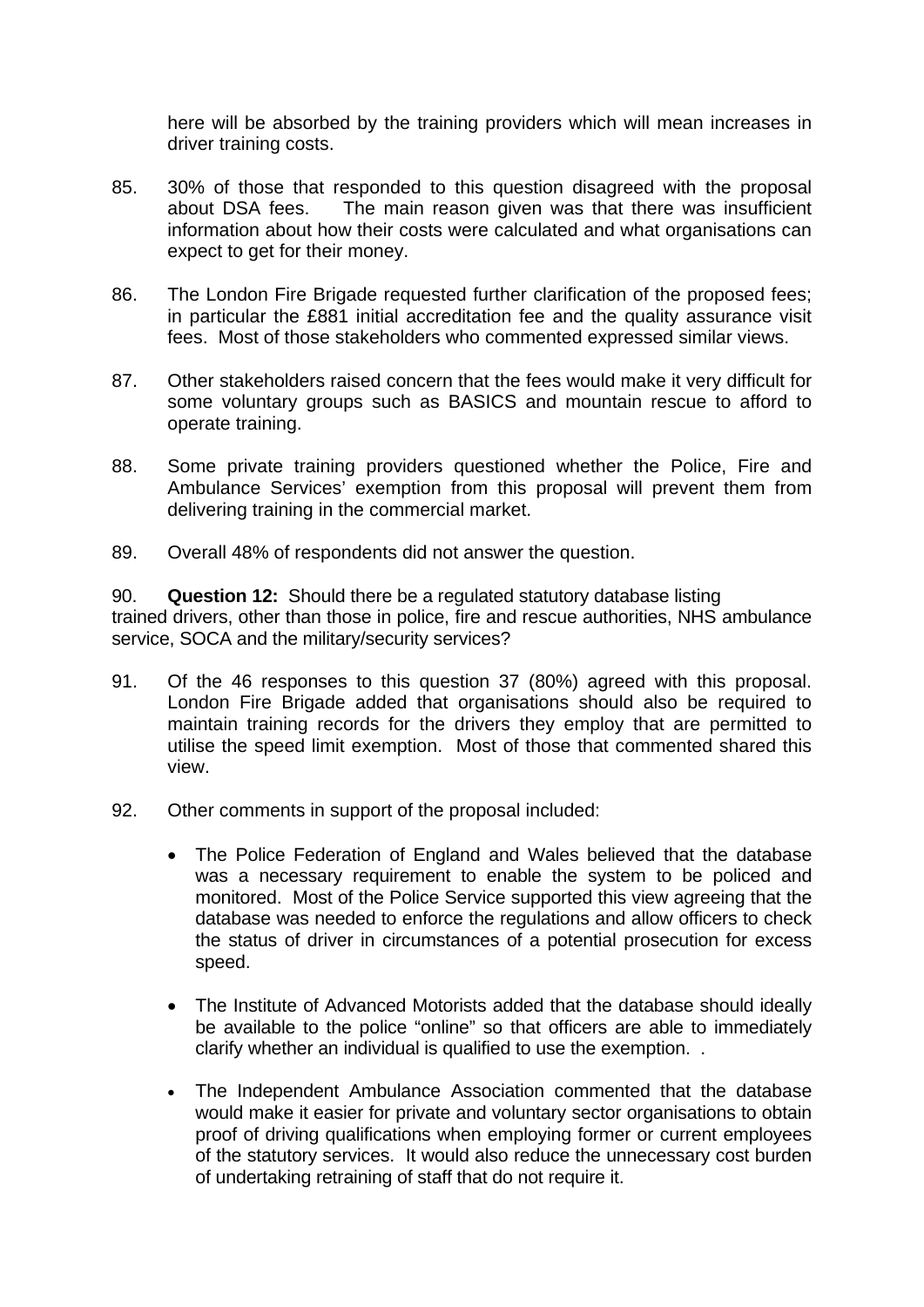- Private training providers and Organisations supported this view but added that any responsible organisation should also carry out an independent assessment of a driver's skills to judge if they can meet the standard set by their organisation.
- Several stakeholders also suggested that there should be an additional category on individual's driving licences to show that they are trained drivers. This could be issued through the DSA.
- The Civil Aviation Authority (CAA) agreed with the proposal but did not think it was necessary for aerodrome rescue and fire fighting services to be included on the database. They pointed out that the CAA already requires records to be kept and monitored. In addition the European Aviation Safety Agency require records of driver competence on airports to be maintained, so for aviation this requirement would be duplication and could be contradictory. London Heathrow Airports supports this view.
- 93. However some stakeholders commented that it was unfair to include some driver trainers and not others. The Association of Industrial Road Safety Officers supported this view commenting that all emergency response drivers including, Police, Fire, Ambulance, SOCA and Military should be included in the database. They added that for consistency a universal database would be a more transparent and reliable system and ensure standardisation.
- 13% of those that responded to this question disagreed with the proposal. 94. 13% of those that responded to this question disagreed with the proposal. Most of those that commented felt that the database was not needed. They believed that it should be the responsibility of each purpose granted an exemption to record full details of its trained drivers and to be in a position to provide those details upon receipt of a reasonable request for them.
- 95. Overall 48% of respondents did not answer the question.

### **EXEMPTION FROM OTHER ROAD TRAFFIC REGULATIONS**

96. **Question 13:** Do you agree with the overall approach proposed by the Department with regard to exemptions for other Road Traffic laws?

- 97. Of the 52 responses to this question 48 (92%) agreed with this proposal. ROSPA agreed that the overall approach in regard to exemptions for other road traffic laws should be the same as for the speed limit exemption. They added that the mandatory training course should also include training for these exemptions.
- 98. Other comments in support of the proposal included:
	- Mine Rescue commented that the other road traffic laws were the main cause of delays for emergency responses, not being restricted to statutory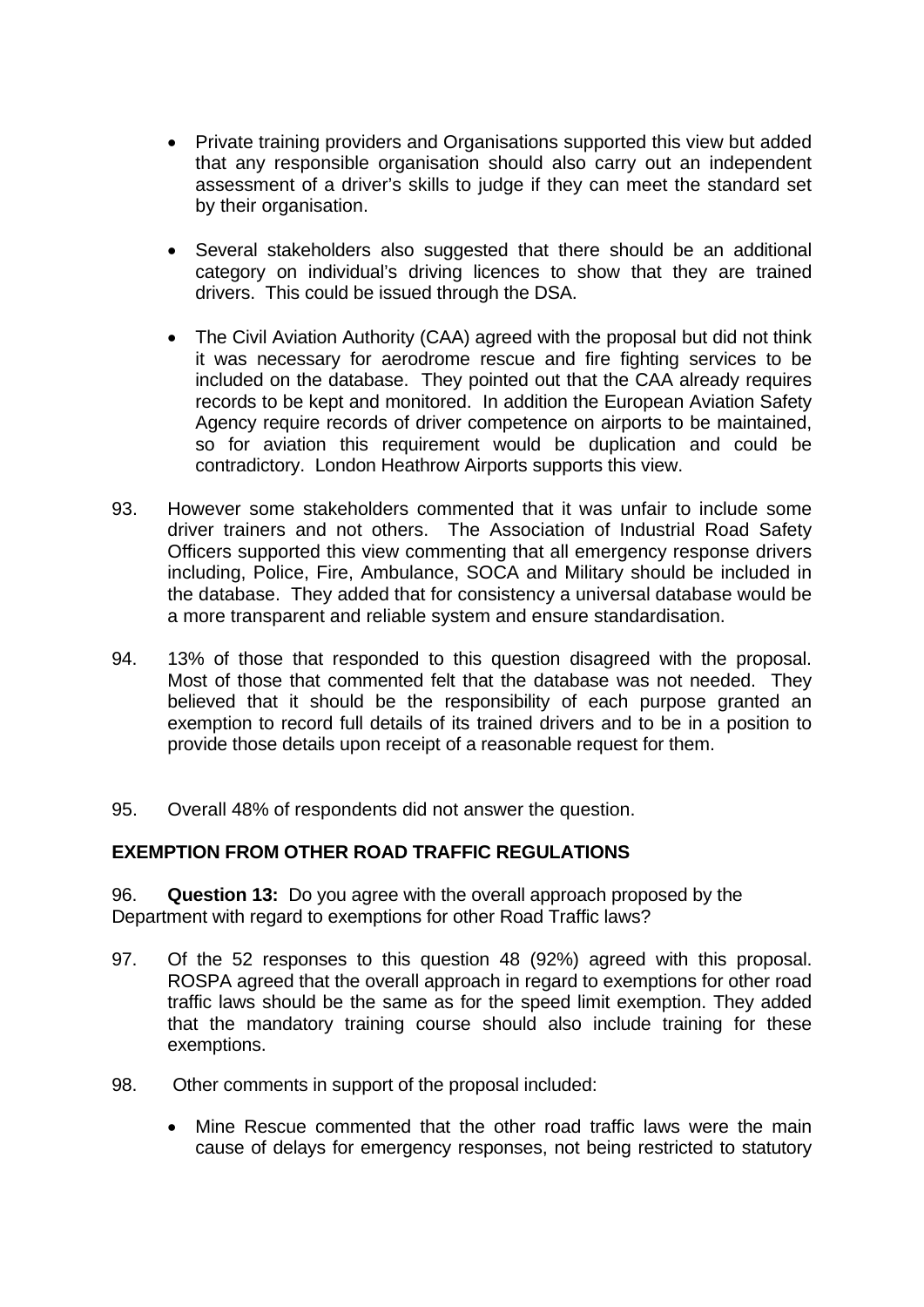speed limits. Other road users "expect" Blue Light users to be able to negotiate vehicles/red lights etc being unable to do so can cause confusion.

- Northern Ireland Ambulance Service agreed commenting that the use of only blue lights can be misleading to other road users and potentially dangerous. That being the case, blue lights and sirens should only be used for emergency responses by vehicle purposes that can claim all the exemptions.
- 99. The police service agreed in principle with this proposal but expressed some reservations. The Police Federation of England and Wales suggested that maybe speed limit exemptions are not always necessary, but making progress through congested areas and red lights are. Careful consideration must be given on a case by case basis. The Federation urged that, whatever is decided, there must be adequate awareness training and testing of drivers to enable them to make safe progress through heavy traffic. Other police services held similar views.
- 100. 8% of those that responded to this question disagreed with the proposal. Most of those that commented felt that speed should be separated from the other exemptions but training should be required for both.
- 101. Overall 41% of respondents did not answer the question.

 102. **Question 14**: Should all drivers who operate vehicles which are exempt from speed limits in certain circumstances also be exempt from the five regulations related to: Traffic Signals, Signalled Crossings, certain signs and the use of Hard Shoulders?

- 103. Of the 55 responses to this question 52 (95%) agreed with this proposal, but commented that the other exemptions must be incorporated into the driver training course. Some stakeholders also believed that this proposal would make it less confusing for the average motorist to deal with. They felt that vehicles sitting at traffic lights with blue lights illuminated can cause more of a hazard (with the surrounding traffic still trying to give way) than if the vehicle was allowed to travel through the traffic lights with caution, using an audible siren.
- 104. Other comments included:
	- Scottish Ambulance Service believed that the proposal would avoid interpretation of what exemptions can and cannot be claimed. Therefore, where an incident requires investigation it will be on the basis of "was it justifiable to claim the exemption" and "was the standard met".
	- Durham & Darlington FRS support the proposal so long as all operators have robust Risk assessments and Safe Systems of Work in place to ensure safety is at the forefront of all drivers decisions to use exemptions.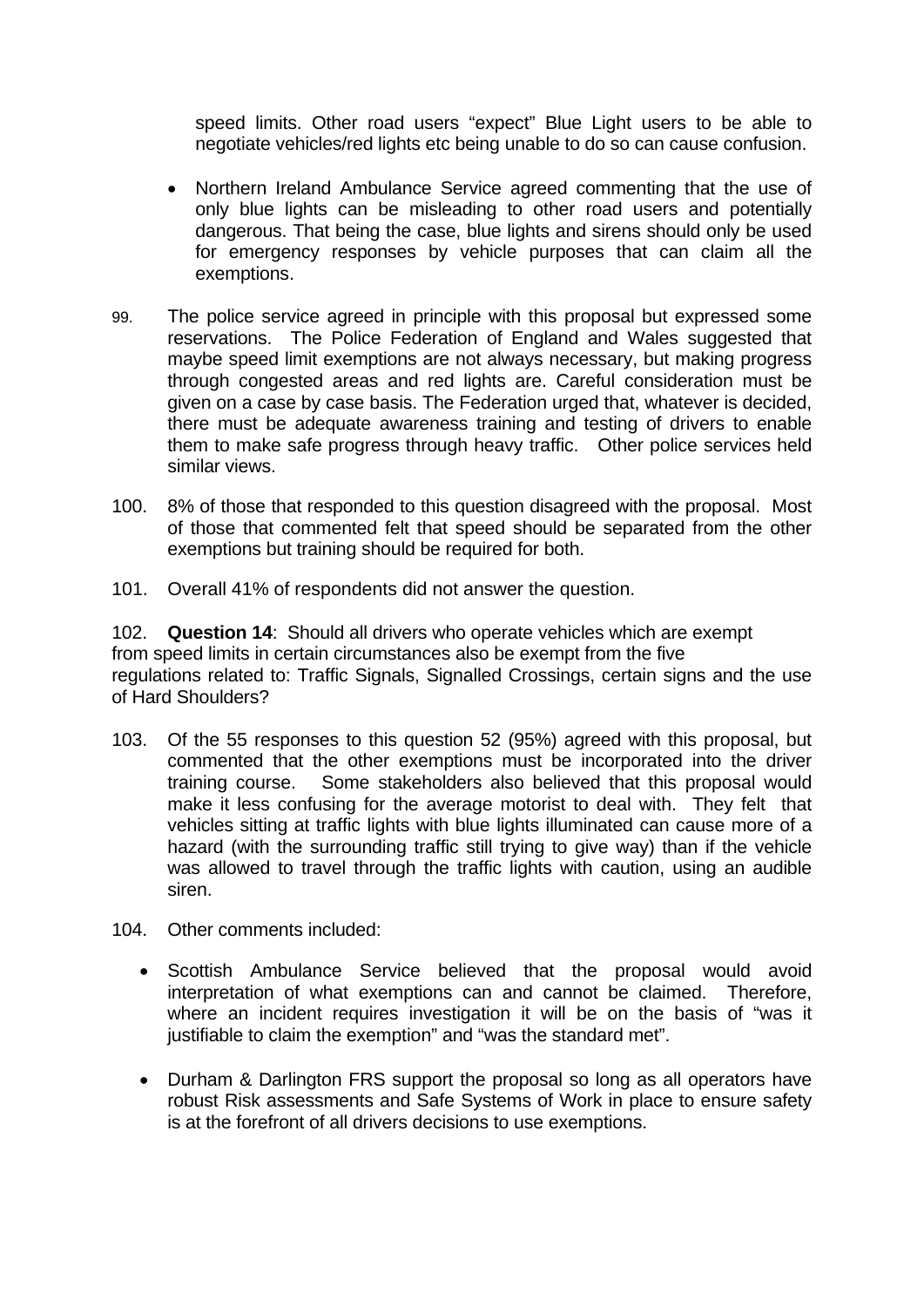- ACPO held similar views commenting that this should be subject to the caveat that responders must be able to justify their actions with respect to the exemptions used.
- 105. 5% of those that responded to this question disagreed with the proposal. Those that commented raised concern that the exemption should not be available to be used for convenience and merely to avoid traffic delays in respect of non emergencies.
- 106. Overall 38% of respondents did not answer the question.

107. **Question 15:** Should the purposes exempted from the five regulations related to Traffic Signals, Signalled Crossings, certain signs and the use of Hard Shoulders be otherwise retained broadly as they are?

108. Of the 48 responses to this question 43 (90%) agreed with this proposal. The main reason given was that there seemed to be little benefit in making any changes.

- 109. Other stakeholders broadly agreed with this but believed there was merit in considering additional life saving or security purposes if they could demonstrate a need for the exemptions. NHS Blood and Transplant suggested that Blood and Human Tissue should be specified as they currently only have exemptions to certain regulations.
- 110. Similarly, ACPO raised the issue of volunteers responding on behalf of Police Forces in mountain, open area or cave rescues and searches for vulnerable high risk missing persons; and assisting in searching rivers or flooded areas. In these instances they supported the use of an exemption from passing keep left and keep right arrows only when responding to specific request from an emergency service and where the driver has received suitable training.
- 111. 10% of those that responded to this question disagreed with the proposal. Those that commented felt that these regulations should be amended in line with section 19 and the exemption should only be valid if training has been completed in line with the requirements of this legislation.
- 112. Overall 45% of respondents did not answer the question.

113. **Question 16:** Should the purposes for which blue lights & sirens are fitted be retained broadly as they are?

- 114. Of the 51 responses to this question 47 (92%) agreed with this proposal. The main reason given was that there is little benefit in making any change. MOD added that it should be reinforced that not all blue light use would necessarily be at high speed.
- 115. Greater Manchester FRS raised concern that an increase in blue lights might mean that the perceived importance to the public might decrease, and they may, over time, become more complacent about emergency response vehicles.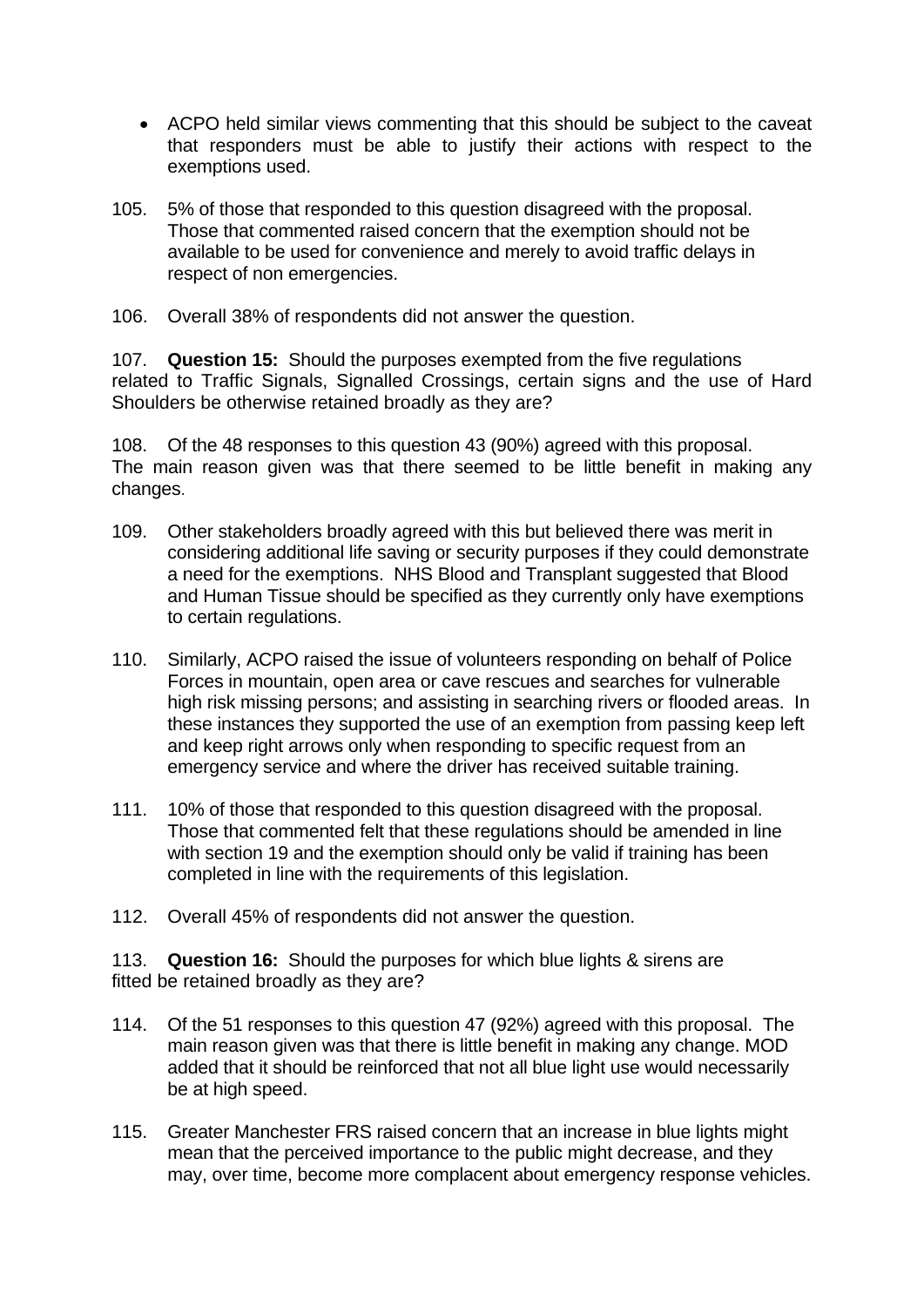- 116. Other stakeholders broadly agreed with this proposal but felt that blue light and sirens should be available to a range of users, under broader headings than there are currently. This change would allow for more flexibility for operators, whilst not increasing the risk of misuse. For instance, more specialist services such as underground and confined space rescue exist, but the regulation stipulates only mine rescue by a given operator.
- 117. 8% of those that responded to this question disagreed with the proposal. The following comments were made:
	- There are a growing number of uncontrolled organisations/individuals using blue lights for purposes that, upon further scrutiny, are at best dubious. An example being blood products delivered to hospitals on a voluntary basis. There are concerns about the legitimacy of such situations and the insurance implications. The review of this legislation provides an opportunity to tighten up any loopholes and encourage greater enforcement against illegal use.
	- Blue lights and sirens are governed by separate regulation i.e. Lighting Regulations - which allow for human tissue transportation and Construction and Use for the audible warning which do not. The two should be unified into any new legislation.
- 118. Overall 42% of respondents did not answer the question.

119. **Question 17**: Should further exemptions from any more signing regulations be added?

- 120. Only 44% of respondents (21 out of 48) agreed that there should be further exemption from signing regulations. Most stakeholders nominated solid white central lines and no left and right turn signs. This was followed by the use of bus lanes. The main comments were:
	- Most of the stakeholders who supported the inclusion of solid white lines agreed with the views of the Police Superintendents of England and Wales. They commented that there are a number of regulations such as solid white lines that, as long as a trained driver risk assesses the situation, should be included. They point out that this exemption would not immediately pose any more of a risk than contravening a red light, or exceeding the speed limit.
	- Those who supported no left and right turn felt that these signs can hinder the use emergency response vehicles at the end of one way streets. Some stakeholders also pointed out that no left and right turn signs are subject to local controls and local provision. This can cause confusion and difficulty for emergency response drivers operating in different areas.
	- NHS Blood and transplant (NHSBT) support the use of bus lanes. They commented that they have experienced significant challenges in densely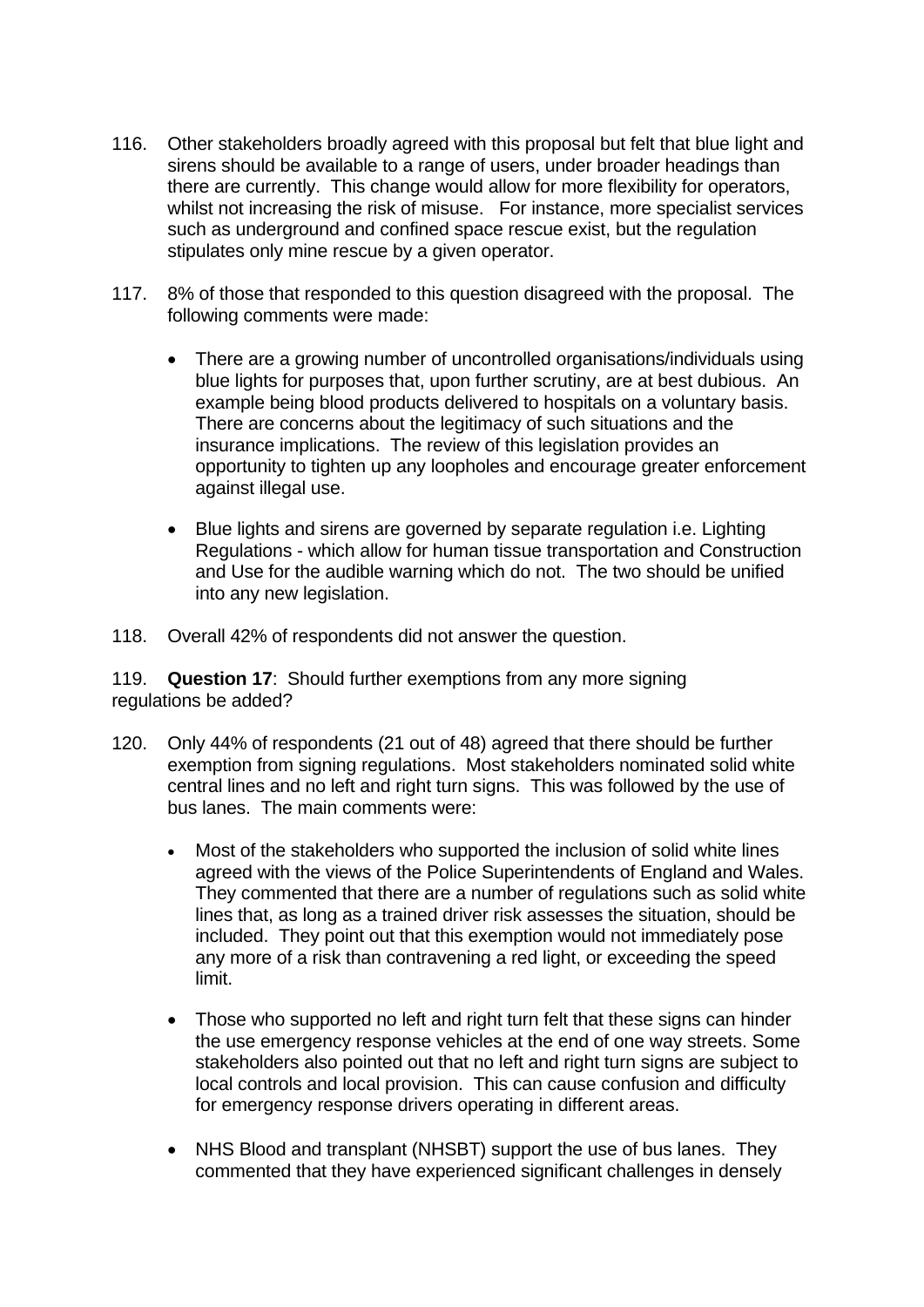populated and heavy traffic areas where standing traffic blocks roads – but where a bus lane is available to be used. They point out that the three emergency services are permitted to use bus lanes but NHSBT cannot. IAM agree that there should be a consistent general exemption, applying to any user of blue lights

- 121. 56% of those that responded to this question disagreed, believing that more exemptions could cause confusion and lead to more accidents. Some stakeholders suggested that further exemptions should not be considered without consultation on each proposed exemption.
- 122. Overall 45% of respondents did not answer the question.
- 123. **Question 18**: Should a non-statutory competence standard for blue light

training be developed and if so, by whom?

 124. **Question 19**: Should the regulation of blue light training be considered further?

- road users. 125. Most stakeholders chose to respond to Q18 and 19 together. Of the 52 responses to these questions 30 (58%) agreed that blue light training should be considered further – although there was some disagreement about whether this should be a non-statutory course or not. Overall stakeholders recognised that there was a need for high standards and competences amongst blue light users. This was particularly so as the use lights and sirens can often cause others to react in an unpredictable manner thereby presenting risks to other
- 126. Where stakeholders agreed that a course should be developed most felt that this should be done by representatives from the emergency services with input from the voluntary sector.
- 127. 42% of those that responded to this question disagreed. Most of those that commented argued that a statutory course should be developed. The main comments were:
	- A non-statutory approach will allow some users to adopt a watered down approach with the attendant risks. This is an opportunity to lead by example in requiring high-profile road users to be trained to a high standard.
	- Non-statutory competence standards would be difficult to monitor or enforce. Consideration should be given to a statutory provision similar to the High Speed Driver Training proposal.
	- Other stakeholders believed that a non-statutory blue light course already existed so further consideration was unnecessary. Mine Rescue commented that they have accessed high standard "Blue Light" driver training provided by the "same" provider as some Police Forces. But others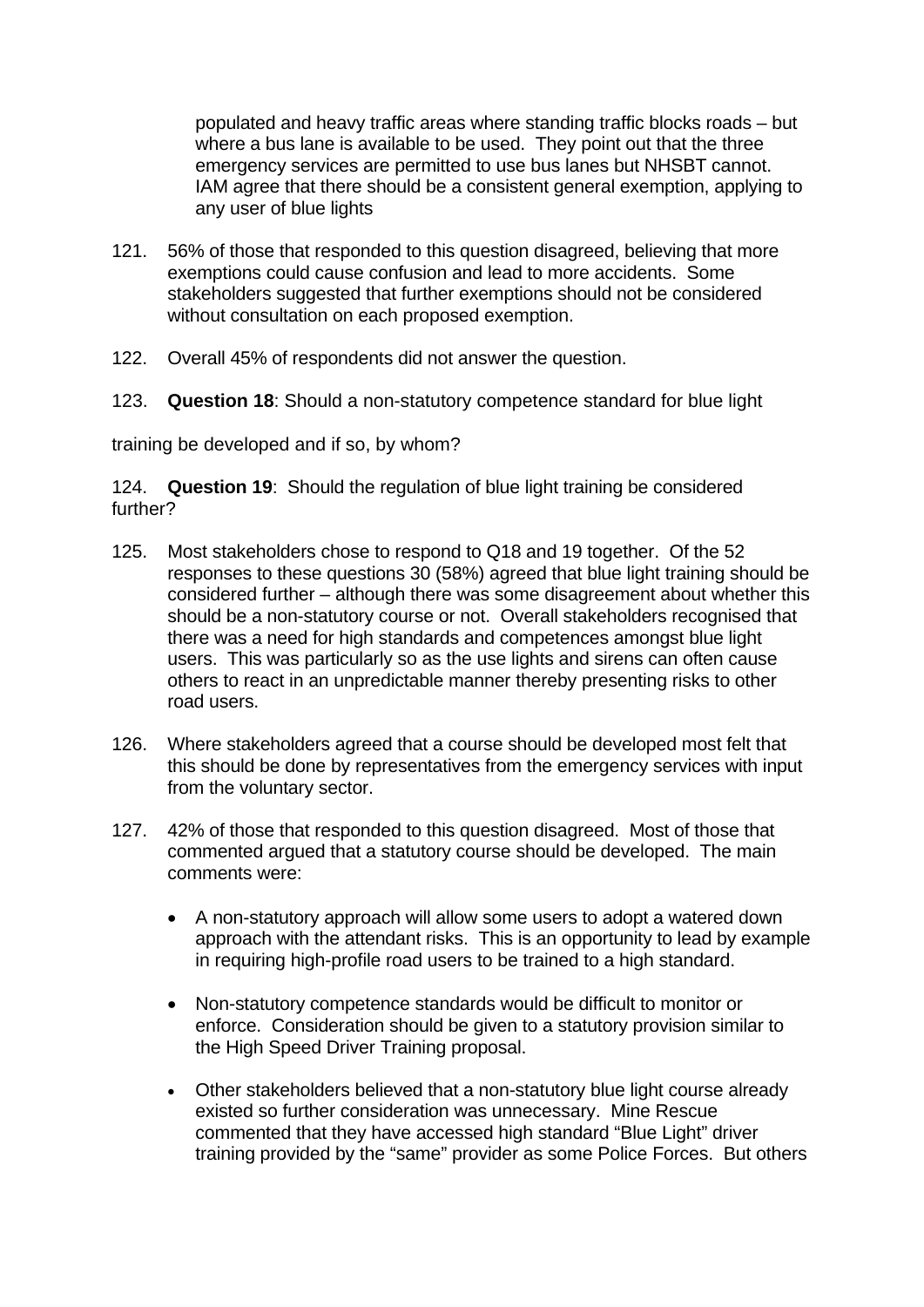suggested that currently no need has been demonstrated for a national blue light training course, in instances where speed exemption is not to be used.

## **OTHER COMMENTS**

128. **Question 20:** Do you agree with the Department's proposal to create an additional exemption to seat belt wearing law relating to the emergency treatment of patients in Ambulances?

- 129. Everyone that responded to this question (54) agreed with this proposal in principle so long as personal safety is maintained as much as possible. MOD added that the ability for ambulance crews to save life and render first aid should be the overarching requirement. Other comments include:
	- South Yorkshire Safer Roads Partnership agreed with this proposal but commented that it is unclear whether 'paramedics not in ambulances' are included. They believed that they should be included and have to undergo the regular training/assessment.
	- Northern Ireland Ambulance Service commented that the exemption should be applicable to all operational ambulance staff not only accident and emergency staff.

130. **Question 21:** Do you think that the proposed changes would have any other implications, which have not been considered in this consultation document or Impact Assessment; if so, please can you identify/quantify what these would be?

131. The following issues were raised:

- **Transport of retrieval teams** National Organ Retrieval Service (NORS) teams attending a donor hospital in order to retrieve organs should be included. NORS teams are carried in a variety of vehicles, including people carriers, equipped with Blue Lights and Sirens and driven by qualified drivers. If these teams are delayed the opportunity to use the retrieved organ may be lost as it has exceeded its viable usage time. Similarly, blood and samples being transported to laboratories - any organ destined for transplant is required to have several tissue typing tests completed in order to see if it is suitable for the intended recipient.
- **Pollution** Increased speeds increase pollution how would this be mitigated to prevent the government missing its EU targets?
- **Pedestrians and Cyclists** The training documents and impact assessment barely mentions the protection of cyclists and pedestrians. If greater attention is not given to the needs of pedestrians and cyclists during this change, then rather than saving lives, more could end up being needlessly lost.
- **Driving Tests & Publicity Costs Extension of speed limit exemptions will** require more training (as part of driving tests) and a publicity campaign about how to respond to approaching emergency vehicles.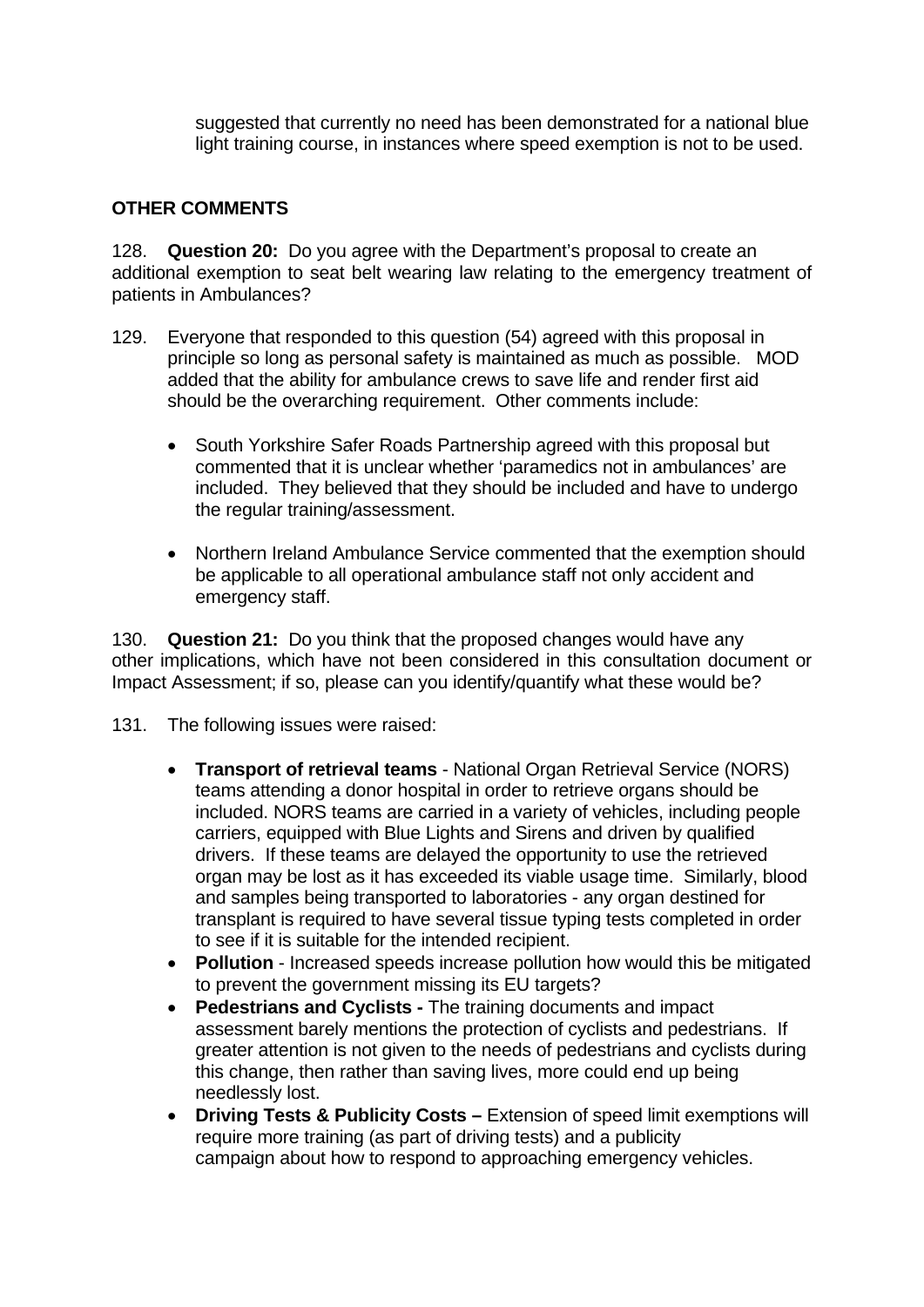- **Other Road Traffic Law** Exemption from other road traffic law Hard shoulders are specific parts of motorway regulations, and create their own unique problems, risks and safety considerations. We suggest checking motorway regulations are not also in need of amendment or change if this is to be approved.
- **Impact on Road Safety The evidence base has not been set out to** support the assumption that this proposal will carry a benefit to the public. There is no analysis of the impact that this proposal may have on KSIs or the costs to families, communities and the economy. The consultation does not consider the impact on people with impaired hearing, children and those with learning disabilities that might not understand sirens or the elderly and disabled that might not be able to get out of the way quickly in the event of more speeding vehicles.
- **Financial Burdens –** There is a very real danger that the proposals may place commercial training organisations at a distinct disadvantage when working to deliver training if they have to comply with stricter regulation regarding the registration and regulation of its trainers and courses.
- **Speed Cameras & Other costs** Who will be held to account to justify the use of the exemption when travelling through fixed **speed camera** sites? When the fatality occurs involving a non Emergency purpose will there be a vicarious liability to an existing body? Will an RNLI person be acting on behalf of the Coastguard? Newly exempt organisations would presumably need to increase their **insurance liability.** There will be **additional costs**  related to the increased 'fear of crime'; a potential public perception where additional lights and sirens are seen or heard.
- **Training accreditation** The decision to exempt the existing emergency services could lead to legal challenge. It would lead to a clear breach of UK and EU competition law, by creating an inequity between statutory bodies and the private providers who offer identical services. The effect would be to unfairly burden private providers with an additional cost, whilst the statutory services with whom they directly compete for business would not incur this cost.
- **Speed Limit compliance** If more organisations/ vehicles are legitimately allowed to exceed speed limits this could encourage further non-compliance among other road users. Extending the exemptions could lead to erosion of the special nature of "emergency blue light" responses. How will the use of exemptions be enforced? What will happen if there has been inappropriate use of the exemptions? Will this be self-enforcing or externally enforced? What checks are in place?
- **Do nothing option** The impact of doing nothing would require a redefinition of the terms of "police, fire or ambulance purpose" to allow for HMRC conducting surveillance on drug importers, or the Security Service doing so for terrorist suspects, as examples. This redefinition would be likely to be very difficult, and itself require some form or legislative change.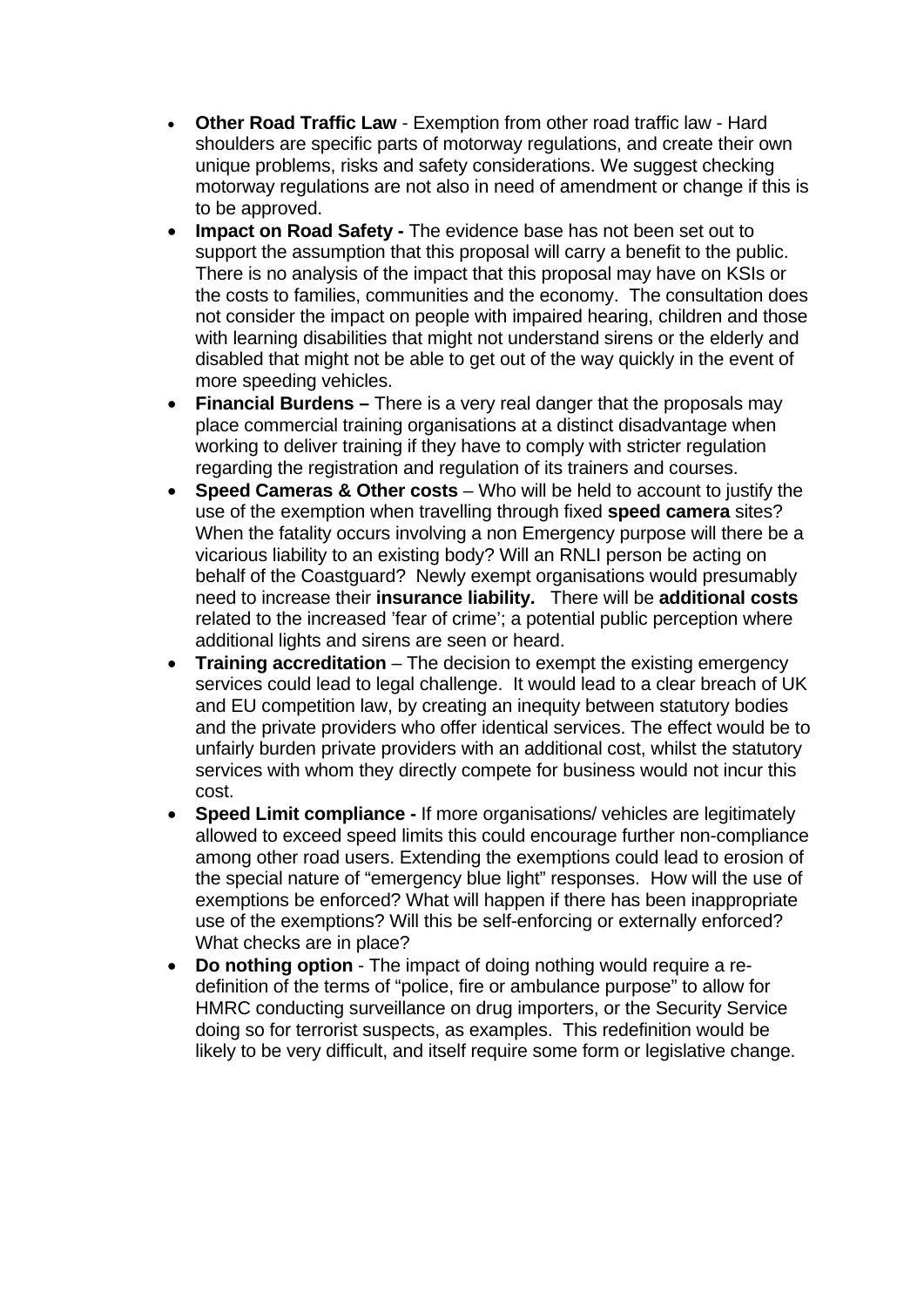**Annex A** 

# **CONSULTATION QUESTIONS**

**Question 1:** Do you agree that in principle Section 19 of the Road Safety Act (2006) should be implemented? If so, when should it be implemented?

**Question 2:** Do you agree with the criteria the Department proposes to use to consider whether to add additional purposes for speed limit exemptions?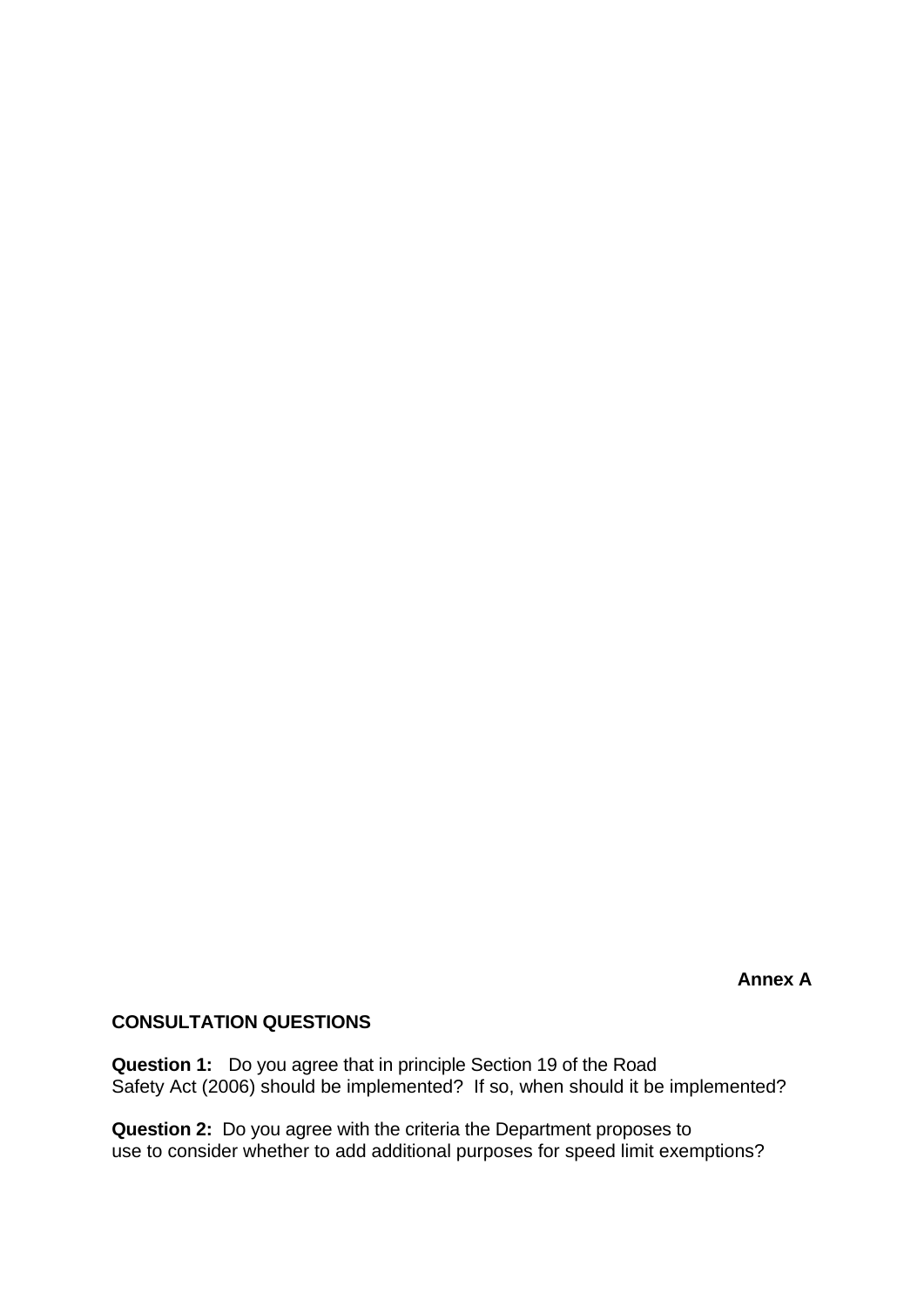**Question 3:** Should the additional purposes for speed limit exemptions be largely confined to some of the organisations and purposes currently allowed to fit and use blue lights?

**Question 4:** Do you wish to nominate a specific purpose as one that should be granted an exemption from speed limits? If so is there any evidence related to any specific purposes you would like us to be aware?

**Question 5**: Are there any vehicle purposes (including those listed) which you consider are unsuitable for a speed limit exemption?

**Question 6:** Should the Code of Practice produced by the Speed Limit Exemption Driver Training Steering Group in 2008 be the basis of a statutory Code of Practice?

**Question 7:** Do you have any comments on the details of the Code of Practice?

**Question 8:** Should the frequency of training and transitional arrangements be included specifically in the regulations or not?

**Question 9:** Do you agree with the proposal to require accreditation by the Secretary of State for some of the Speed Limit Exemption Driver Training, with the exceptions set out in the consultation document?

**Question 10**: Do you agree with not setting maximum fees for courses?

**Question 11**: Do you agree with the proposal about the Driving Standards Agency's (DSA) fees?

**Question 12:** Should there be a regulated statutory database listing trained drivers, other than those in police, fire and rescue authorities, NHS ambulance service, SOCA and the military/security services?

**Question 13:** Do you agree with the overall approach proposed by the Department with regard to exemptions for other Road Traffic laws?

 **Question 14**: Should all drivers who operate vehicles which are exempt from speed limits in certain circumstances also be exempt from the five regulations related to: Traffic Signals, Signalled Crossings, certain signs and the use of Hard Shoulders?

**Question 15:** Should the purposes exempted from the five regulations related to Traffic Signals, Signalled Crossings, certain signs and the use of Hard Shoulders be otherwise retained broadly as they are?

**Question 16:** Should the purposes for which blue lights & sirens are fitted be retained broadly as they are?

**Question 17**: Should further exemptions from any more signing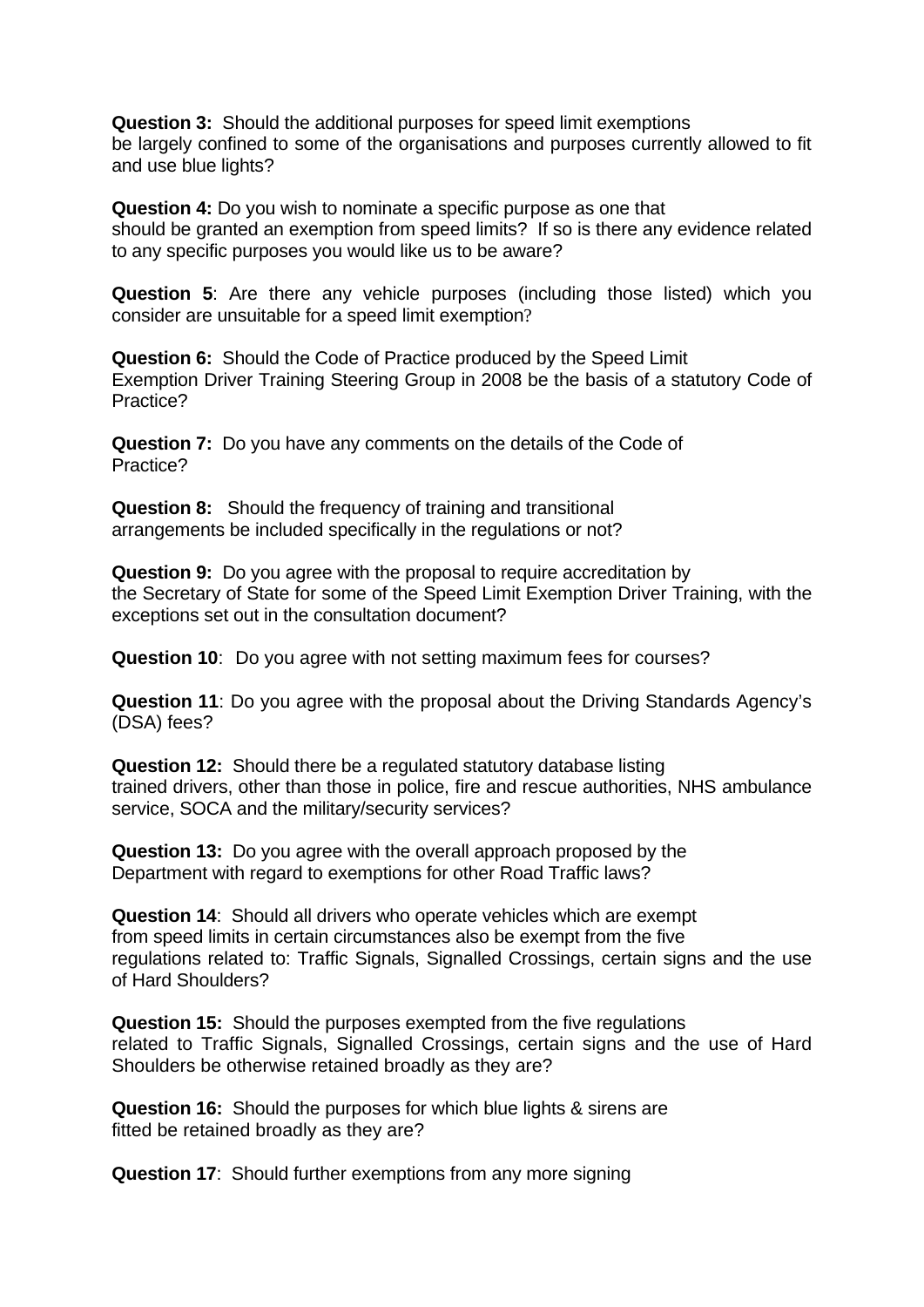regulations be added?

**Question 18:** Should a non-statutory competence standard for blue light training be developed and if so, by whom?

 **Question 19**: Should the regulation of blue light training be considered further?

**Question 20:** Do you agree with the Department's proposal to create an additional exemption to seat belt wearing law relating to the emergency treatment of patients in Ambulances?

**Question 21:** Do you think that the proposed changes would have any other implications, which have not been considered in this consultation document or Impact Assessment; if so, please can you identify/quantify what these would be?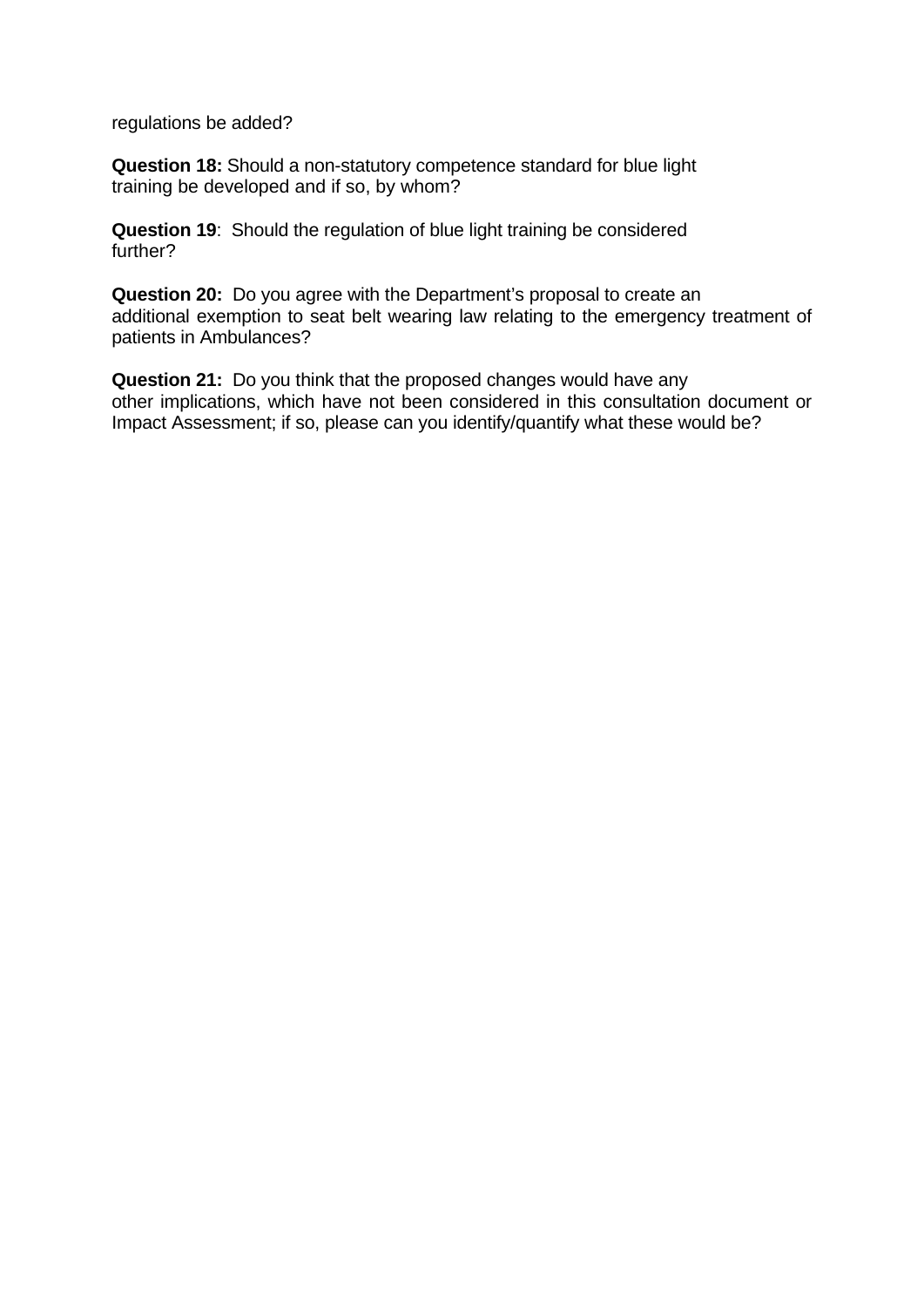## **Annex B**

**Summary Analysis of responses to consultation** 

|                    | <b>Ambulance</b>         |                             | Fire &                  |                    | ,,,,,,<br><b>Police</b>          |                  |                         | <b>Interested</b>    | <b>Members</b>          |                  | <b>Total</b>            |                                  |
|--------------------|--------------------------|-----------------------------|-------------------------|--------------------|----------------------------------|------------------|-------------------------|----------------------|-------------------------|------------------|-------------------------|----------------------------------|
|                    | <b>Service</b>           |                             |                         | <b>Rescue</b>      |                                  | <b>Service</b>   |                         | Groups/              | of the                  |                  |                         |                                  |
|                    |                          |                             |                         |                    |                                  |                  |                         |                      |                         |                  |                         |                                  |
|                    |                          |                             | <b>Service</b>          |                    |                                  |                  |                         | <b>Organisations</b> | <b>Public</b>           |                  |                         |                                  |
| Q <sub>1</sub>     |                          | %                           |                         | $\%$               |                                  | $\%$             |                         | $\%$                 |                         | $\%$             |                         | %                                |
| Yes                | 11                       | 73                          | 9                       | 100                | 6                                | 100              | $\overline{22}$         | 81                   | 18                      | 58               | 66                      | 75                               |
| <b>No</b>          | $\overline{2}$           | 13                          | $\boldsymbol{0}$        | 0                  | $\mathbf 0$                      | $\mathbf 0$      | $\mathbf{1}$            | 4                    | $\overline{2}$          | 6                | $\overline{5}$          | $\,6$                            |
| No comment         | $\overline{2}$           | 13                          | $\mathbf 0$             | $\boldsymbol{0}$   | $\mathbf 0$                      | $\boldsymbol{0}$ | $\overline{\mathbf{4}}$ | 15                   | 11                      | 35               | $\overline{17}$         | 19                               |
|                    | $\overline{15}$          |                             | $\overline{9}$          |                    | 6                                |                  | $\overline{27}$         |                      | 31                      |                  | 88                      |                                  |
| Q2                 |                          |                             |                         |                    |                                  |                  |                         |                      |                         |                  |                         |                                  |
|                    |                          |                             |                         |                    |                                  |                  |                         |                      |                         |                  |                         |                                  |
| Yes                | 9<br>$\mathbf 0$         | 60                          | $9\,$<br>$\overline{0}$ | 100<br>$\mathbf 0$ | $\overline{2}$<br>$\overline{3}$ | 33<br>50         | 20                      | 74<br>0              | 3<br>1                  | 10<br>3          | 43<br>$\overline{4}$    | 49                               |
| Mixed<br><b>No</b> | $\overline{1}$           | $\pmb{0}$<br>$\overline{7}$ | $\overline{0}$          | $\mathbf 0$        | $\overline{0}$                   | $\mathbf 0$      | $\pmb{0}$<br>1          | $\overline{4}$       | 1                       | $\overline{3}$   | $\overline{3}$          | $\overline{5}$<br>$\overline{3}$ |
| No comment         | $\overline{5}$           | 33                          | $\mathbf 0$             | 0                  | $\mathbf{1}$                     | 17               | $\overline{6}$          | 22                   | 26                      | 84               | $\overline{38}$         | 43                               |
|                    | 15                       |                             | 9                       |                    | 6                                |                  | 27                      |                      | 31                      |                  | 88                      |                                  |
| Q <sub>3</sub>     |                          |                             |                         |                    |                                  |                  |                         |                      |                         |                  |                         |                                  |
| Yes                | 10                       | 67                          | 4                       | 44                 | $\overline{2}$                   | 33               | 14                      | 52                   | $\overline{\mathbf{4}}$ | 13               | 34                      | 39                               |
| Mixed              | $\mathbf 0$              | $\pmb{0}$                   | $\mathbf 0$             | $\mathbf 0$        | $\overline{1}$                   | 17               | $\boldsymbol{0}$        | 0                    | $\boldsymbol{0}$        | $\mathbf 0$      | 1                       | 1                                |
| <b>No</b>          | $\mathbf 0$              | $\overline{0}$              | 5                       | 56                 | $\overline{2}$                   | 33               | 5                       | 19                   | 1                       | 3                | 13                      | $\overline{15}$                  |
| No comment         | $\overline{5}$           | 33                          | $\mathbf 0$             | 0                  | $\mathbf{1}$                     | 17               | 8                       | 30                   | 26                      | 84               | 40                      | 45                               |
|                    | 15                       |                             | 9                       |                    | 6                                |                  | 27                      |                      | 31                      |                  | 88                      |                                  |
| Q4                 |                          |                             |                         |                    |                                  |                  |                         |                      |                         |                  |                         |                                  |
| Yes                | $\overline{7}$           | 47                          | 5                       | 56                 | $\sqrt{5}$                       | 83               | 13                      | 48                   | 11                      | 35               | 41                      | 47                               |
| $\overline{N}$     | $\overline{\mathbf{4}}$  | 27                          | 4                       | 44                 | 1                                | 17               | 6                       | 22                   | $\overline{2}$          | $6\phantom{1}6$  | 17                      | 19                               |
| No comment         | $\overline{\mathcal{A}}$ | 27                          | $\boldsymbol{0}$        | 0                  | $\pmb{0}$                        | $\pmb{0}$        | 8                       | 30                   | 18                      | 58               | 30                      | 34                               |
|                    | 15                       |                             | 9                       |                    | 6                                |                  | 27                      |                      | 31                      |                  | 88                      |                                  |
| Q <sub>5</sub>     |                          |                             |                         |                    |                                  |                  |                         |                      |                         |                  |                         |                                  |
| Yes                | $\mathbf{1}$             | 7                           | 3                       | 33                 | 5                                | 83               | 4                       | 15                   | 9                       | 29               | 22                      | 25                               |
| <b>No</b>          | 8                        | 53                          | 6                       | 67                 | $\pmb{0}$                        | $\mathbf 0$      | 14                      | 52                   | $\overline{2}$          | 6                | 30                      | 34                               |
| No comment         | 6                        | 40                          | 0                       | 0                  | 1                                | 17               | 9                       | 33                   | 20                      | 65               | 36                      | 41                               |
|                    | 15                       |                             | 9                       |                    | $6\phantom{a}$                   |                  | 27                      |                      | 31                      |                  | 88                      |                                  |
| Q <sub>6</sub>     |                          |                             |                         |                    |                                  |                  |                         |                      |                         |                  |                         |                                  |
| Yes                | 9                        | 60                          | 8                       | 89                 | 5                                | 83               | 23                      | 85                   | $\overline{4}$          | 13               | 49                      | 56                               |
| Mixed              | $\overline{2}$           | 13                          | $\overline{0}$          | $\boldsymbol{0}$   | $\overline{0}$                   | $\,0\,$          | $\mathbf 0$             | 0                    | $\pmb{0}$               | $\boldsymbol{0}$ | $\overline{2}$          | $\overline{2}$                   |
| No                 | $\overline{0}$           | $\mathbf 0$                 | 1                       | $\overline{11}$    | $\overline{0}$                   | $\overline{0}$   | $\overline{0}$          | $\overline{0}$       | $\overline{0}$          | $\overline{0}$   | $\overline{1}$          | $\overline{1}$                   |
| No comment         | 4<br>15                  | 27                          | 0<br>9                  | 0                  | 1<br>6                           | 17               | 4<br>27                 | 15                   | 27<br>31                | 87               | 36<br>88                | 41                               |
|                    |                          |                             |                         |                    |                                  |                  |                         |                      |                         |                  |                         |                                  |
| Q7                 | 9                        | 60                          |                         | 89                 | $\overline{3}$                   |                  | 12                      |                      | $\overline{7}$          | 23               | 39                      |                                  |
| Yes<br>No          | $\overline{3}$           | 20                          | 8<br>1                  | 11                 | $\mathbf{1}$                     | 50<br>17         | 8                       | 44<br>30             | $\mathbf{1}$            | 3                | 14                      | 44<br>16                         |
| No comment         | $\overline{3}$           | 20                          | 0                       | 0                  | $\overline{2}$                   | 33               | $\overline{7}$          | 26                   | 23                      | 74               | 35                      | 40                               |
|                    | $\overline{15}$          |                             | 9                       |                    | 6                                |                  | $\overline{27}$         |                      | 31                      |                  | 88                      |                                  |
| Q8                 |                          |                             |                         |                    |                                  |                  |                         |                      |                         |                  |                         |                                  |
| Yes                | 10                       | 67                          | 8                       | 89                 | 5                                | 83               | 20                      | 74                   | 3                       | 10               | 46                      | 52                               |
| Mixed              | $\pmb{0}$                | $\pmb{0}$                   | $\boldsymbol{0}$        | $\mathbf 0$        | 0                                | $\pmb{0}$        | $\overline{2}$          | $\overline{7}$       | 0                       | $\pmb{0}$        | $\boldsymbol{2}$        | $\boldsymbol{2}$                 |
| No                 | 1                        | $\overline{7}$              | 1                       | 11                 | $\pmb{0}$                        | $\mathsf 0$      | $\mathbf 1$             | 4                    | 1                       | 3                | $\overline{\mathbf{4}}$ | $\overline{5}$                   |
| No comment         | 4                        | 27                          | 0                       | 0                  | 1                                | 17               | 4                       | 15                   | 27                      | 87               | 36                      | 41                               |
|                    | 15                       |                             | 9                       |                    | 6                                |                  | 27                      |                      | 31                      |                  | 88                      |                                  |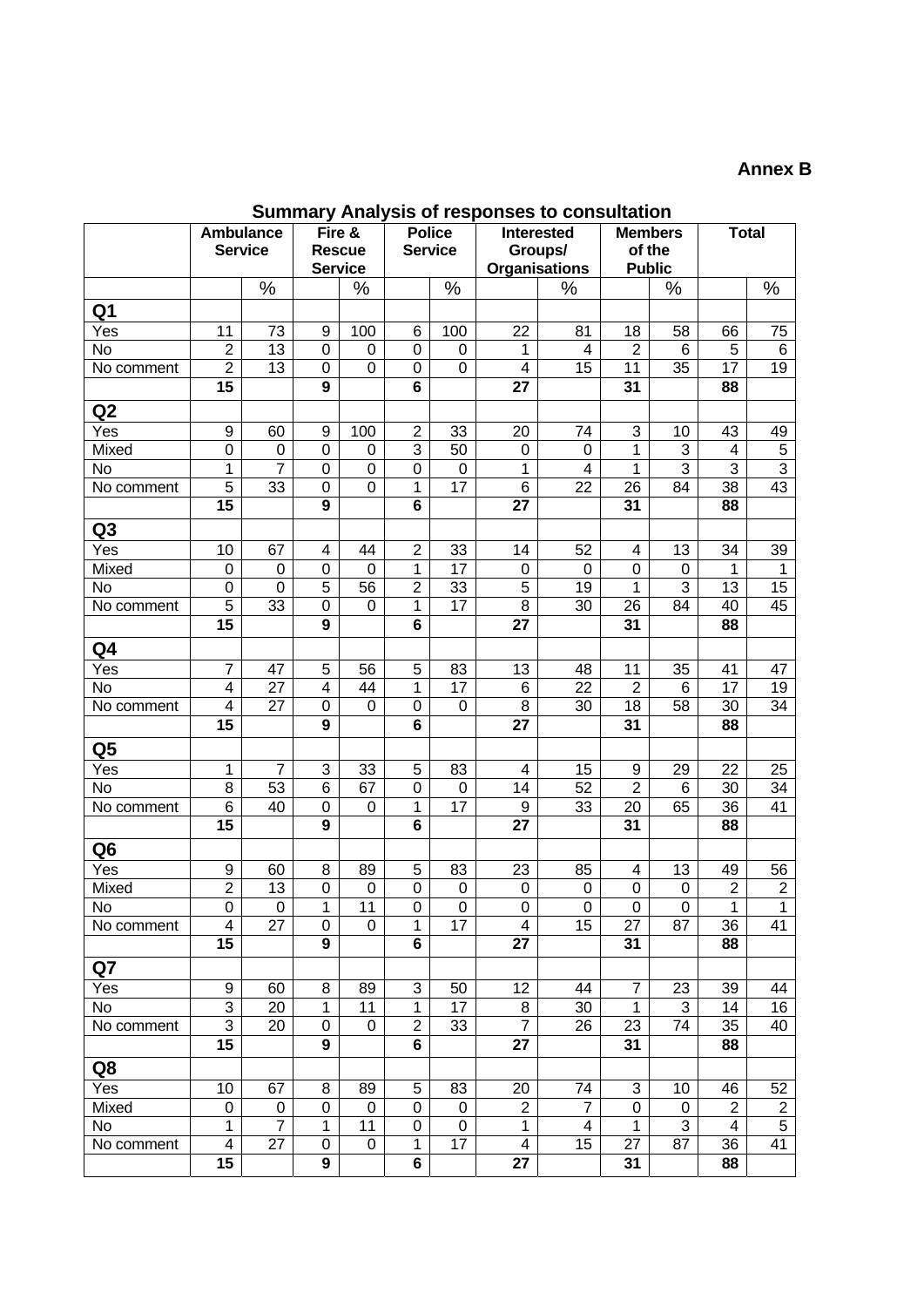|                  |                  | <b>Ambulance</b><br><b>Service</b> |                | Fire &<br><b>Rescue</b><br><b>Service</b> |                          |             | <b>Police</b><br><b>Service</b> | <b>Interested</b> | Groups/<br><b>Organisations</b> | <b>Members</b><br>of the<br><b>Public</b> |                          |                | <b>Total</b> |  |
|------------------|------------------|------------------------------------|----------------|-------------------------------------------|--------------------------|-------------|---------------------------------|-------------------|---------------------------------|-------------------------------------------|--------------------------|----------------|--------------|--|
| Q <sub>9</sub>   |                  |                                    |                |                                           |                          |             |                                 |                   |                                 |                                           |                          |                |              |  |
| $\overline{Yes}$ | 10               | 67                                 | 9              | 100                                       | $\overline{\mathcal{A}}$ | 67          | 17                              | 63                | 4                               | 13                                        | 44                       | 50             |              |  |
| Mixed            | 0                | $\mathbf 0$                        | $\mathbf 0$    | 0                                         | 1                        | 17          | 0                               | $\Omega$          | 0                               | 0                                         | 1                        | 1              |              |  |
| <b>No</b>        | 0                | $\mathbf 0$                        | $\mathbf 0$    | 0                                         | 0                        | $\mathbf 0$ | $\overline{\mathcal{A}}$        | 15                | $\boldsymbol{0}$                | $\mathbf 0$                               | $\overline{\mathcal{A}}$ | $\overline{5}$ |              |  |
| No comment       | 5                | 33                                 | $\mathbf 0$    | 0                                         | 1                        | 17          | 6                               | 22                | 27                              | 87                                        | 39                       | 44             |              |  |
|                  | 15               |                                    | 9              |                                           | 6                        |             | 27                              |                   | 31                              |                                           | 88                       |                |              |  |
|                  |                  | %                                  |                | %                                         |                          | %           |                                 | %                 |                                 | %                                         |                          | %              |              |  |
| Q10              |                  |                                    |                |                                           |                          |             |                                 |                   |                                 |                                           |                          |                |              |  |
| Yes              | 8                | 53                                 | 5              | 56                                        | 3                        | 50          | 17                              | 63                | 4                               | 13                                        | 37                       | 42             |              |  |
| Mixed            | $\boldsymbol{0}$ | 0                                  | 1              | 11                                        | 0                        | $\mathbf 0$ | $\mathbf 0$                     | 0                 | 0                               | $\mathbf 0$                               | 1                        | 1              |              |  |
| No               | 1                | $\overline{7}$                     | $\overline{2}$ | 22                                        | 0                        | $\mathbf 0$ | $\ensuremath{\mathsf{3}}$       | 11                | 1                               | 3                                         | $\overline{7}$           | 8              |              |  |
| No comment       | $\,6$            | 40                                 | 1              | 11                                        | 3                        | 50          | $\overline{7}$                  | 26                | 26                              | 84                                        | 43                       | 49             |              |  |
|                  | 15               |                                    | 9              |                                           | 6                        |             | 27                              |                   | 31                              |                                           | 88                       |                |              |  |
| Q11              |                  |                                    |                |                                           |                          |             |                                 |                   |                                 |                                           |                          |                |              |  |
| $\overline{Yes}$ | 8                | 53                                 | 4              | 44                                        | $\overline{2}$           | 33          | 14                              | 52                | 3                               | 10                                        | 31                       | 35             |              |  |
| Mixed            | 1                | $\overline{7}$                     | 0              | 0                                         | $\mathbf 0$              | 0           | 0                               | 0                 | 0                               | 0                                         | 1                        | 1              |              |  |
| <b>No</b>        | $\overline{3}$   | 20                                 | 4              | 44                                        | $\overline{2}$           | 33          | 4                               | 15                | 1                               | 3                                         | 14                       | 16             |              |  |
| No comment       | $\overline{3}$   | 20                                 | 1              | 11                                        | $\overline{2}$           | 33          | 9                               | 33                | 27                              | 87                                        | 42                       | 48             |              |  |
|                  | $\overline{15}$  |                                    | 9              |                                           | $\overline{\mathbf{6}}$  |             | 27                              |                   | 31                              |                                           | 88                       |                |              |  |
| Q12              |                  |                                    |                |                                           |                          |             |                                 |                   |                                 |                                           |                          |                |              |  |
| Yes              | $\boldsymbol{9}$ | 60                                 | 7              | 78                                        | 5                        | 83          | 13                              | 48                | 3                               | 10                                        | 37                       | 42             |              |  |
| Mixed            | $\pmb{0}$        | $\mathbf 0$                        | 1              | 11                                        | $\overline{0}$           | $\mathbf 0$ | $\overline{2}$                  | $\overline{7}$    | 0                               | 0                                         | $\overline{3}$           | $\overline{3}$ |              |  |
| No               | 1                | $\overline{7}$                     | $\overline{0}$ | $\mathbf 0$                               | 0                        | $\mathbf 0$ | $\overline{5}$                  | 19                | $\mathbf 0$                     | 0                                         | $\overline{6}$           | $\overline{7}$ |              |  |
| No comment       | $\overline{5}$   | 33                                 | $\mathbf 1$    | 11                                        | $\mathbf{1}$             | 17          | $\overline{7}$                  | 26                | 28                              | 90                                        | 42                       | 48             |              |  |
|                  | 15               |                                    | 9              |                                           | $6\phantom{1}$           |             | 27                              |                   | 31                              |                                           | 88                       |                |              |  |
| Q13              |                  |                                    |                |                                           |                          |             |                                 |                   |                                 |                                           |                          |                |              |  |
| Yes              | 10               | 67                                 | 7              | 78                                        | 6                        | 100         | 21                              | 78                | 4                               | 13                                        | 48                       | 55             |              |  |
| <b>No</b>        | 1                | $\overline{7}$                     | 1              | 11                                        | $\mathbf 0$              | 0           | 1                               | 4                 | 1                               | 3                                         | $\overline{4}$           | 5              |              |  |
| No comment       | 4                | 27                                 | 1              | 11                                        | 0                        | 0           | 5                               | 19                | 26                              | 84                                        | 36                       | 41             |              |  |
|                  | 15               |                                    | 9              |                                           | 6                        |             | 27                              |                   | 31                              |                                           | 88                       |                |              |  |
|                  |                  |                                    |                |                                           |                          |             |                                 |                   |                                 |                                           |                          |                |              |  |
| Q14              |                  |                                    |                |                                           |                          |             |                                 |                   |                                 |                                           |                          |                |              |  |
| Yes              | 12               | 80                                 | 8              | 89                                        | 6                        | 100         | 21                              | 78                | 5                               | 16                                        | 52                       | 59             |              |  |
| <b>No</b>        | 0                | 0                                  | 1              | 11                                        | 0                        | 0           | 1                               | 4                 | 1                               | 3                                         | 3                        | 3              |              |  |
| No comment       | $\overline{3}$   | 20                                 | $\mathbf 0$    | 0                                         | 0                        | 0           | $\overline{5}$                  | 19                | 25                              | 81                                        | 33                       | 38             |              |  |
|                  | 15               |                                    | 9              |                                           | $\overline{\mathbf{6}}$  |             | 27                              |                   | 31                              |                                           | 88                       |                |              |  |
| Q15              |                  |                                    |                |                                           |                          |             |                                 |                   |                                 |                                           |                          |                |              |  |
| Yes              | 11               | 73                                 | 8              | 89                                        | 5                        | 83          | 15                              | 56                | 4                               | 13                                        | 43                       | 49             |              |  |
| No               | 0                | 0                                  | 1              | 11                                        | $\mathbf 0$              | 0           | 4                               | 15                | 0                               | 0                                         | 5                        | 6              |              |  |
| No comment       | 4                | 27                                 | 0              | 0                                         | $\mathbf{1}$             | 17          | 8                               | 30                | 27                              | 87                                        | 40                       | 45             |              |  |
|                  | 15               |                                    | 9              |                                           | 6                        |             | 27                              |                   | 31                              |                                           | 88                       |                |              |  |
|                  |                  |                                    |                |                                           |                          |             |                                 |                   |                                 |                                           |                          |                |              |  |
| Q16              |                  |                                    |                |                                           |                          |             |                                 |                   |                                 |                                           |                          |                |              |  |
| Yes              | 11               | 73                                 | 9              | 100                                       | 5                        | 83          | 18                              | 67                | 4                               | 13                                        | 47                       | 53             |              |  |
| No               | 1                | 7                                  | $\pmb{0}$      | 0                                         | 0                        | 0           | 3                               | 11                | $\pmb{0}$                       | $\pmb{0}$                                 | 4                        | 5              |              |  |
| No comment       | 3                | 20                                 | 0              | 0                                         | 1                        | 17          | 6                               | 22                | 27                              | 87                                        | 37                       | 42             |              |  |
|                  | 15               |                                    | 9              |                                           | 6                        |             | 27                              |                   | 31                              |                                           | 88                       |                |              |  |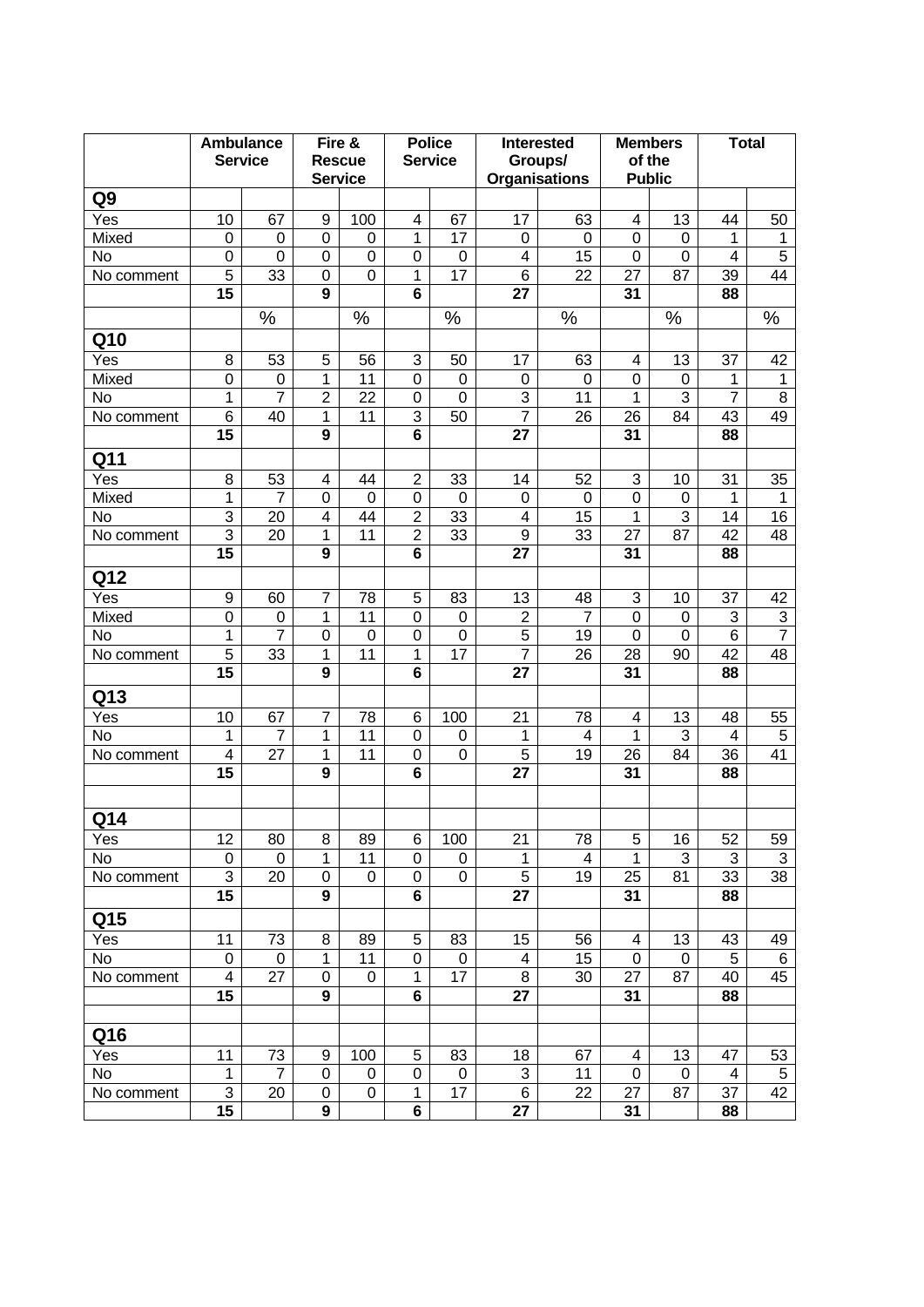|                 | <b>Ambulance</b><br><b>Service</b> |          | Fire &<br><b>Rescue</b><br><b>Service</b> |          | <b>Police</b><br><b>Service</b> |          | <b>Interested</b><br>Groups/<br><b>Organisations</b> |          | <b>Members</b><br>of the<br><b>Public</b> |          | <b>Total</b> |      |
|-----------------|------------------------------------|----------|-------------------------------------------|----------|---------------------------------|----------|------------------------------------------------------|----------|-------------------------------------------|----------|--------------|------|
|                 |                                    | %        |                                           | %        |                                 | $\%$     |                                                      | ℅        |                                           | %        |              | $\%$ |
| Q17             |                                    |          |                                           |          |                                 |          |                                                      |          |                                           |          |              |      |
| Yes             | 8                                  | 53       | 1                                         | 11       | 5                               | 83       | 6                                                    | 22       | 1                                         | 3        | 21           | 24   |
| <b>No</b>       | 4                                  | 27       | 7                                         | 78       | 0                               | $\Omega$ | 12                                                   | 44       | 4                                         | 13       | 27           | 31   |
| No comment      | 3                                  | 20       | 1                                         | 11       | 4                               | 17       | 9                                                    | 33       | 26                                        | 84       | 40           | 46   |
|                 | 15                                 |          | 9                                         |          | 6                               |          | 27                                                   |          | 31                                        |          | 88           |      |
| Q18/Q19         |                                    |          |                                           |          |                                 |          |                                                      |          |                                           |          |              |      |
| Yes             | 5                                  | 33       | 6                                         | 67       | 5                               | 83       | 10                                                   | 37       | 4                                         | 13       | 30           | 34   |
| No.             | 7                                  | 47       | 3                                         | 33       | 0                               | 0        | 11                                                   | 41       | 1                                         | 3        | 22           | 25   |
| No comment      | 3                                  | 20       | 0                                         | $\Omega$ | 4                               | 17       | 6                                                    | 22       | 26                                        | 84       | 36           | 41   |
|                 | 15                                 |          | 9                                         |          | 6                               |          | 27                                                   |          | 31                                        |          | 88           |      |
| Q <sub>20</sub> |                                    |          |                                           |          |                                 |          |                                                      |          |                                           |          |              |      |
| Yes             | 12                                 | 80       | 9                                         | 100      | 5                               | 83       | 22                                                   | 81       | 6                                         | 19       | 54           | 61   |
| No.             | 0                                  | $\Omega$ | 0                                         | 0        | $\Omega$                        | $\Omega$ | 0                                                    | $\Omega$ | $\Omega$                                  | $\Omega$ | $\Omega$     | 0    |
| No comment      | 3                                  | 20       | 0                                         | $\Omega$ | 1                               | 17       | 5                                                    | 19       | 25                                        | 81       | 34           | 39   |
|                 | 15                                 |          | 9                                         |          | 6                               |          | 27                                                   |          | 31                                        |          | 88           |      |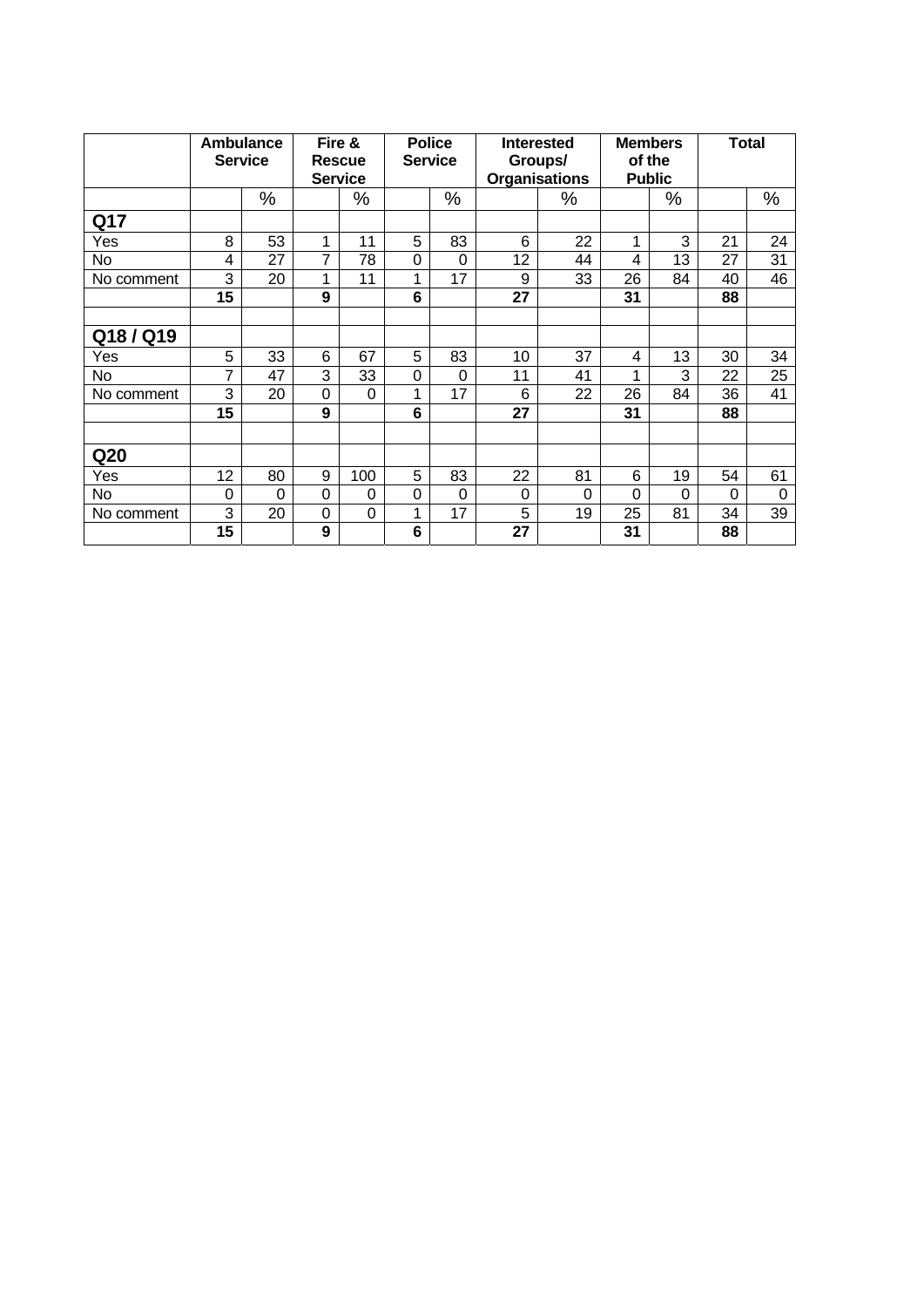## **List of Replies from Public Consultation**

#### **Ambulance Service/Associations (Public & Private Sector)**

Association of Ambulance Chief Executives BASICS Scotland British Ambulance Service British Association for Immediate Care (BASICS) IAS Medical Ltd Independent Ambulance Association National Association of Private Ambulance Service NHSBT (Blood & Blood components transportation) NHSBT (Organ donation & transportation) Northern Ireland Ambulance Service Riviera Ambulance Service Scottish Ambulance Service St John's Ambulance St John Cymru - Wales Strathclyde Ambulance Service

#### **Fire & Rescue Service**

Chief Fire Officers' Association Durham & Darlington Fire & Rescue Service Greater Manchester Fire & Rescue Service Leicestershire Fire & Rescue Driver Training London Fire Brigade Oxfordshire & Buckinghamshire Fire & Rescue Shropshire Fire & Rescue Tyne & Wear Fire & Rescue Service West Midlands Fire Service

### **Police/Police Associations**

ACPO (Association of Chief Police Officers) ACPOS (Association of Chief Police Officers in Scotland) Metropolitan Police Service Police Federation of England & Wales Police Superintendents'Association of England & Wales Sussex Police

#### **Interested Groups/Organisations**

Association of Industrial Road Safety Officers BRAKE British Cave Rescue Councils